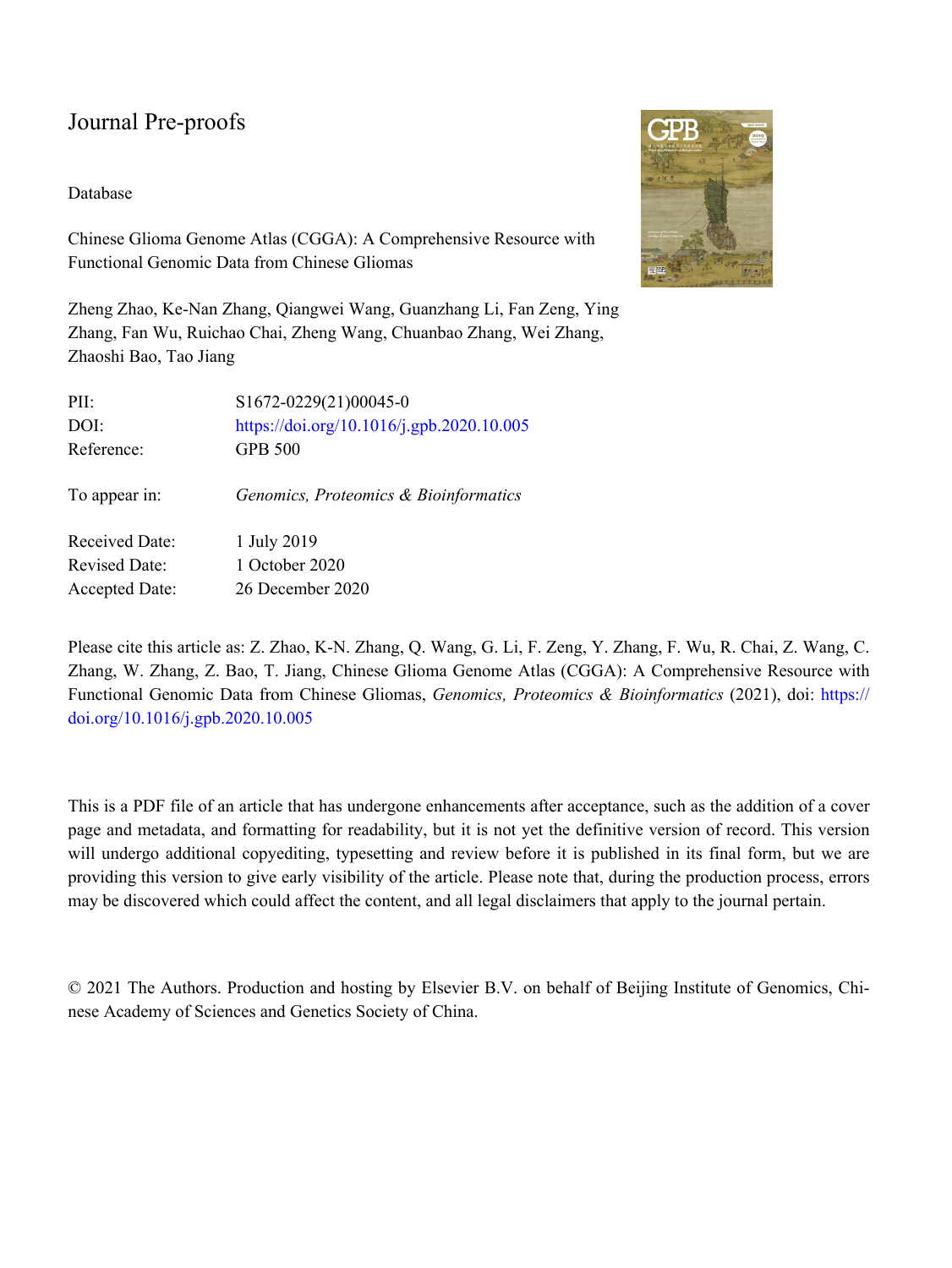# **Chinese Glioma Genome Atlas (CGGA): A Comprehensive Resource with Functional Genomic Data from Chinese Gliomas**

Zheng Zhao<sup>1,#</sup>, Ke-Nan Zhang<sup>1,#</sup>, Qiangwei Wang<sup>1,2,#</sup>, Guanzhang Li<sup>1</sup>, Fan Zeng<sup>1</sup>, Ying Zhang<sup>1</sup>, Fan Wu<sup>1</sup>, Ruichao Chai<sup>1</sup>, Zheng Wang<sup>3</sup>, Chuanbao Zhang<sup>3</sup>, Wei Zhang<sup>3</sup>, Zhaoshi Bao<sup>1,3,\*</sup>, Tao  $J$ iang<sup>1,3,4,5,\*</sup>

*Beijing Neurosurgical Institute, Capital Medical University, Beijing 100070, China Department of Neurosurgery, The Second Affiliated Hospital of Zhejiang University School of Medicine, Hangzhou 310009, China Department of Neurosurgery, Beijing Tiantan Hospital, Capital Medical University, Beijing 100070, China Center of Brain Tumor, Beijing Institute for Brain Disorders, Beijing 100069, China China National Clinical Research Center for Neurological Diseases, Beijing 100070, China*

#Equal contribution \*Corresponding authors. E-mail: [taojiang1964@163.com](mailto:taojiang1964@163.com) (Jiang T), [bzsjoe1985@163.com](mailto:bzsjoe1985@163.com) (Bao ZS)

**Running title:** *Zhao et al / Chinese Glioma Genome Atlas*

Total references: 32

Total figures: 3

Total tables: 1

Total supplementary figures: 0

Total supplementary tables: 0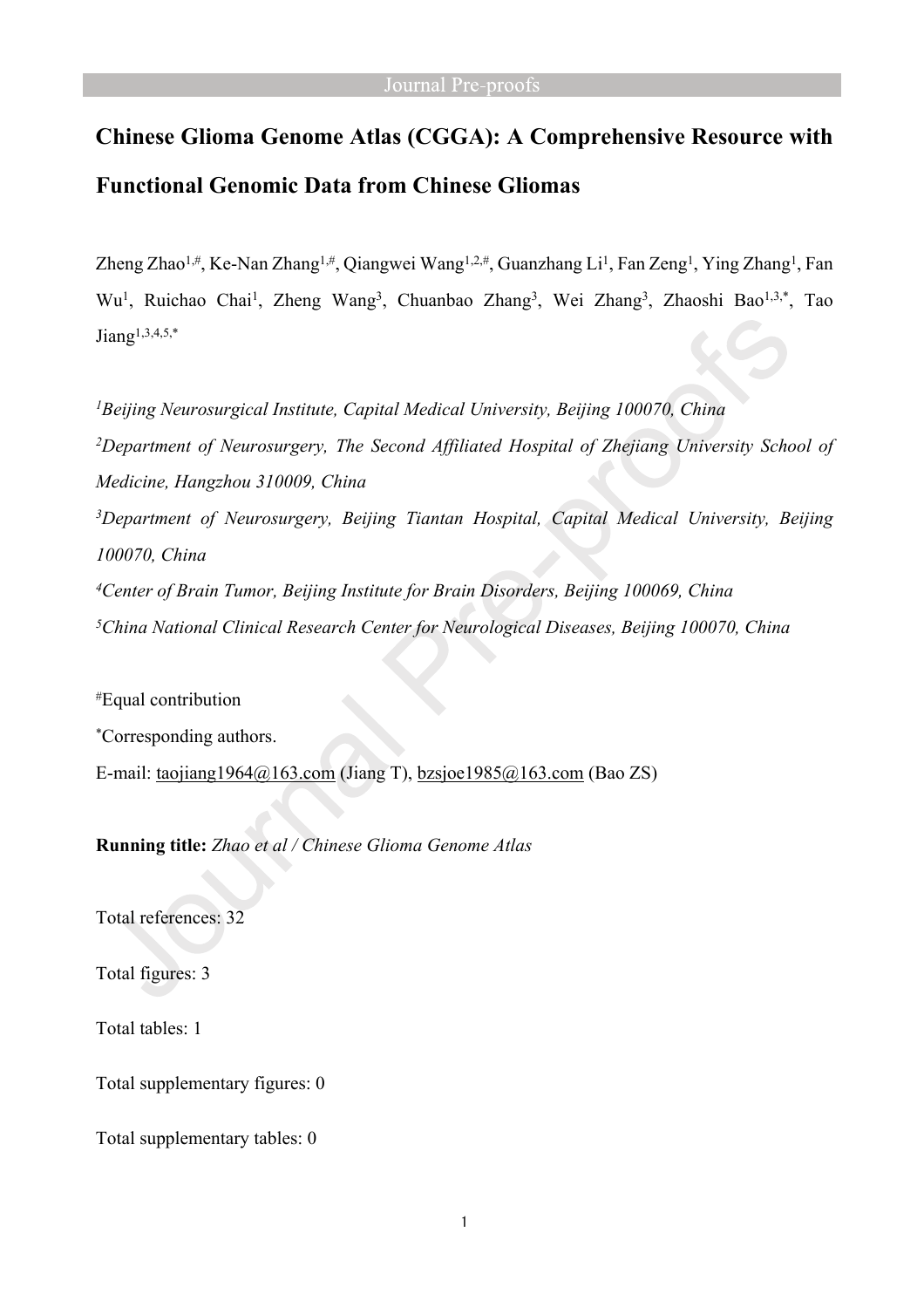Total supplementary files: 0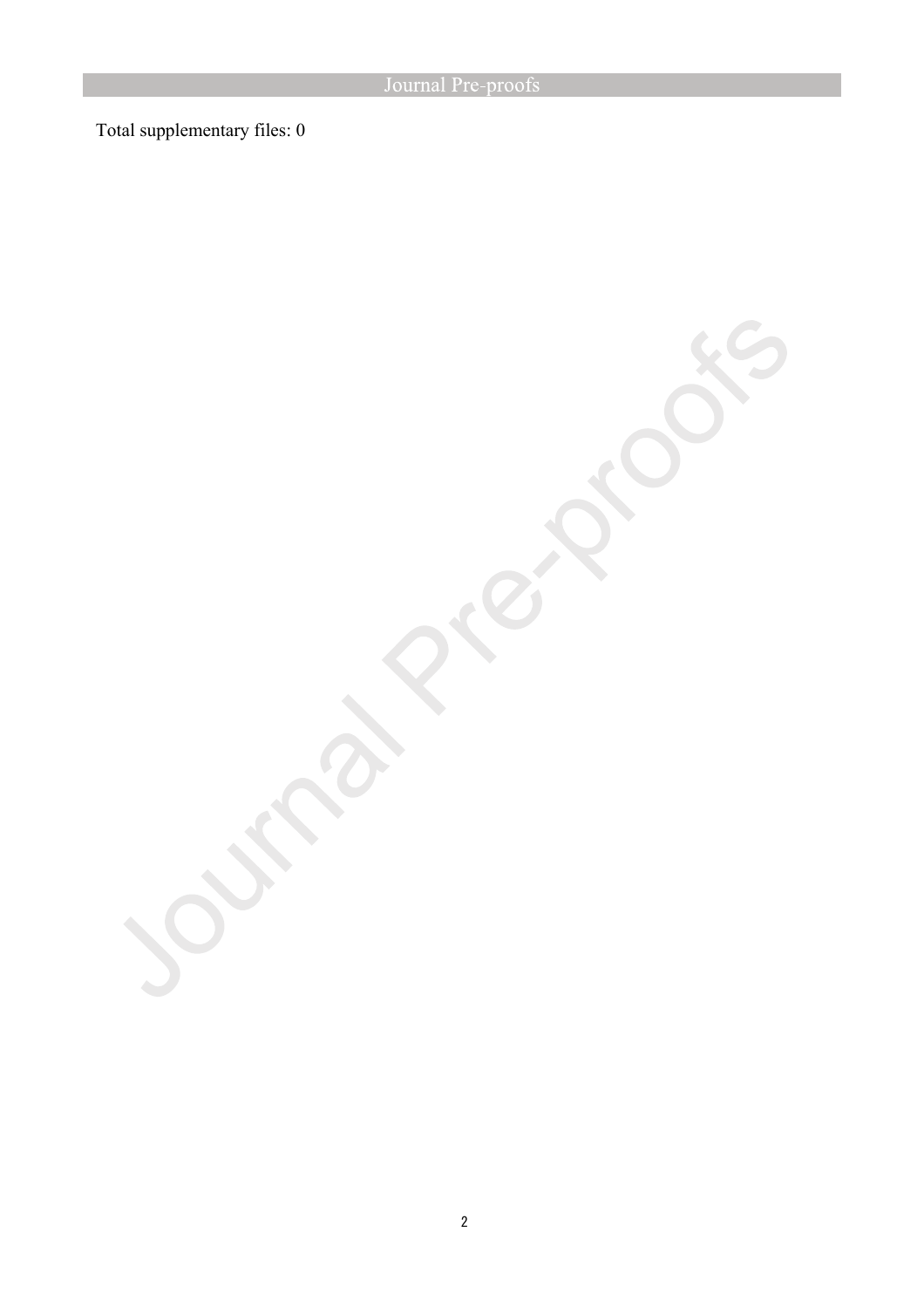### **Abstract**

**Glioma** is the most common and malignant intracranial tumors in adults. Recent studies have revealed the significance of **functional genomics** for the development of glioma pathophysiological researches and treatments. However, the access to comprehensive genomic data and analytical platforms is often limited. Here, we developed the **Chinese Glioma Genome Atlas** (CGGA), a userfriendly data portal for the storage and interactive exploration of cross-omics data, including nearly 2000 primary and recurrent glioma samples from **Chinese cohorts**. Currently, open access is provided to whole-exome sequencing data (286 samples), mRNA sequencing (1018 samples) and microarray data (301 samples), DNA methylation microarray data (159 samples), and microRNA microarray data (198 samples), and to detailed clinical information (age, gender, chemoradiotherapy status, WHO grade, histological type, critical molecular pathological information, and survival data). In addition, we have developed several analytical tools for users to analyze the mutation profiles, mRNA/microRNA expression, and DNA methylation profiles and to perform survival and gene correlation analyses of specific glioma subtypes. This **database** removes the barriers for researchers, providing rapid and convenient access to high-quality functional genomic data resources for biological research and clinical applications. CGGA is available at [http://www.cgga.org.cn.](http://www.cgga.org.cn/)

**KEYWORDS:** Glioma; Functional genomics; Chinese Glioma Genome Atlas; Chinese cohorts; Database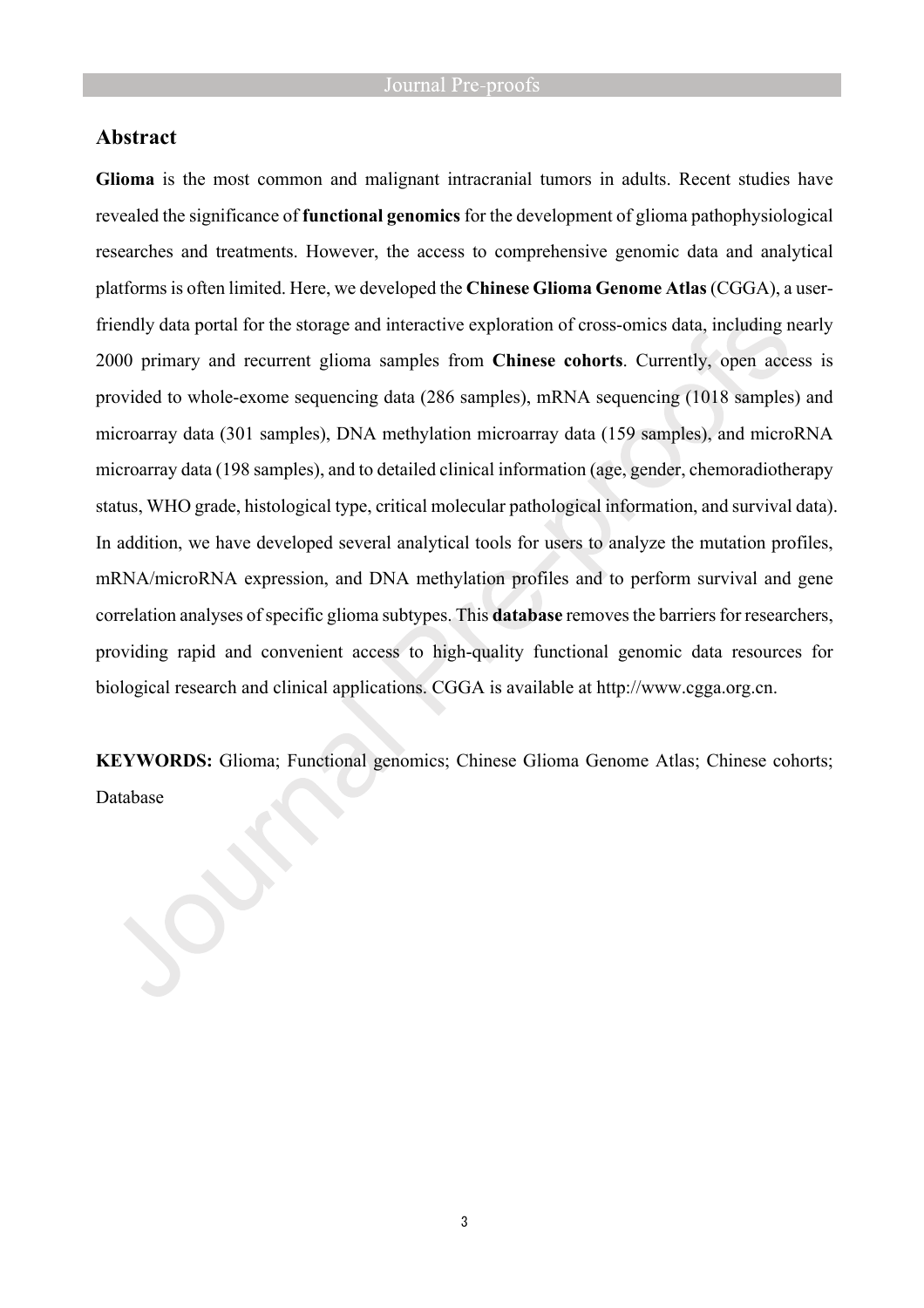# **Introduction**

Glioma is the most common intracranial malignant tumors in adults. According to a multi-center cross-sectional study on brain tumors in China, the age-standardized prevalence of primary brain tumors is approximately 22.52 per 100,000 for all populations, with glioma accounting for 31.1% [1−3]. Despite advances in current treatment standards, the survival rate of patients with glioma has not obviously improved in decades, especially for aggressive gliomas (associated with a poor median survival time of 14.4 months) [4,5]. According to the 2016 World Health Organization (WHO) classification of central nervous system (CNS) tumors, glioma is classified from grade II to grade IV by not only histological characteristics but also several molecular pathological features, *e.g.*, *IDH* mutation and chromosome 1p/19q co-deletion status [6]. Clinically, most lower-grade gliomas (LGG) progress to glioblastoma (grade IV, GBM) in less than 10 years [6−8]. Glioma recurrence or malignant progression is likely for several reasons: (1) infiltrative tumor cells cannot be completely removed by neurosurgical resection [9,10]; (2) residual tumor cells cannot be effectively suppressed by limited postoperative treatment options [3,11,12]; (3) multiple lesions may progress sequentially [13,14]; (4) tumor cell cloning occurs rapidly under chemotherapy and/or radiotherapy [7,15]; (5) tumor cells readily adapt to the immunosuppressive tumor microenvironment [16,17]; (6) research is hindered by limited data resources. Therefore, it is essential to collect clinical specimens and provide genomic sequencing data to the research community.

Recently, high-throughput technologies have been extended to characterize genomic status including but not limited to DNA methylation modification, genetic alteration, and gene expression regulation. In the cancer research community, major large-scale projects, such as The Cancer Genome Atlas (TCGA, which includes 516 LGGs and 617 GBMs as of October 18, 2019) [18] and the International Cancer Genome Consortium (ICGC, which includes 80 adult GBMs and 50 pediatric GBMs (excluding the TCGA samples) as of April 3, 2019) [19,20], have generated an unparalleled amount of functional genomic data. These projects have changed our understandings of cancers and led to breakthroughs in diagnosis, treatments, and prevention. Importantly, they have provided opportunities for discovery and validation to researchers worldwide. However, the data generated by these projects are often difficult to access, analyze, and visualize, especially for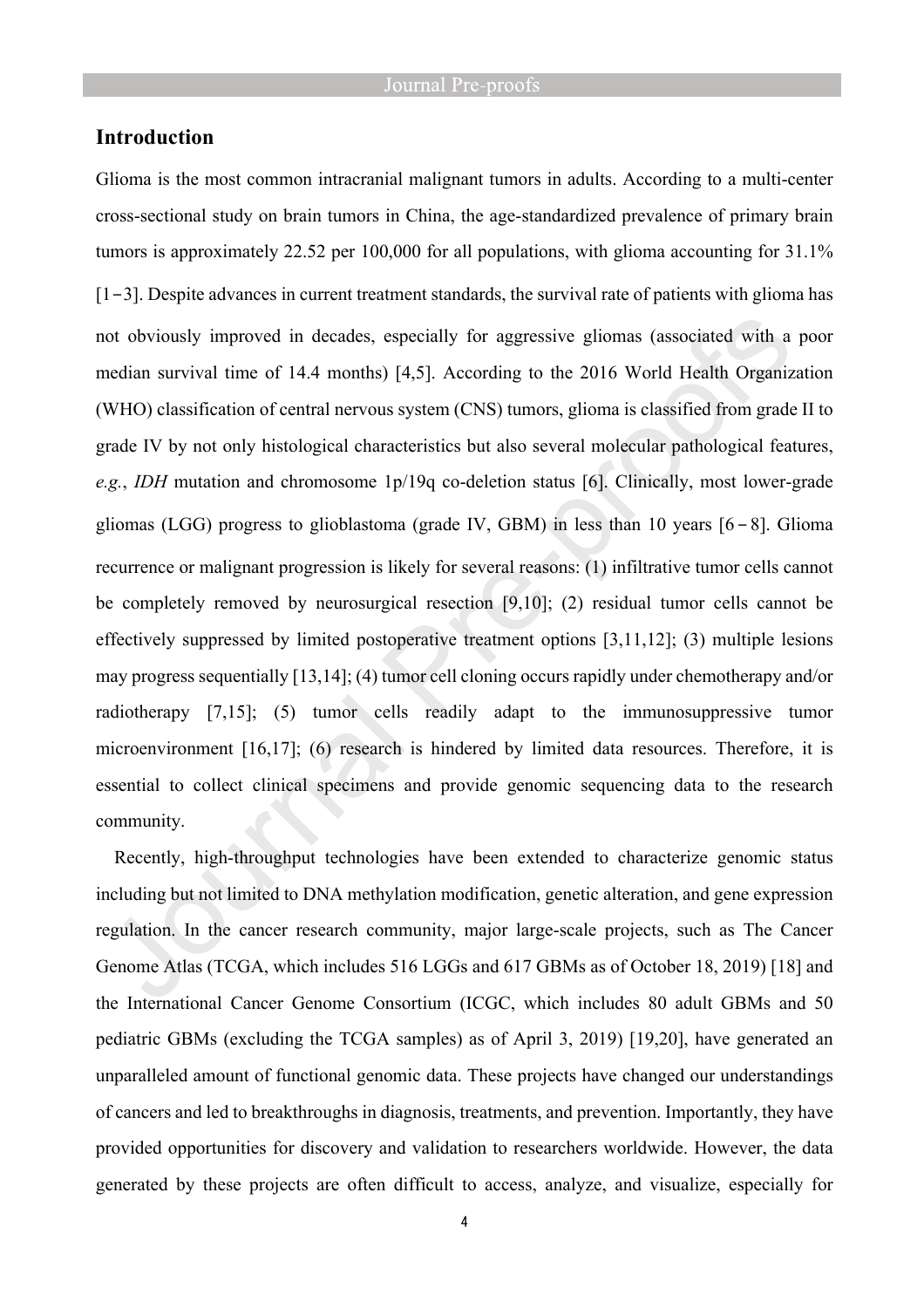researchers with little bioinformatics skills. These limitations have greatly hindered the use of functional genomics data to obtain novel findings of significance for drug development and clinical treatments. Although several webservers, *e.g.*, cBioportal [21,22] and GlioVis [23], have been constructed to analyze multi-dimensional glioma data, they ignore the heterogeneity in tumors, as data obtained from recurrent glioma samples and subtype analyses are lacked.

Here, we introduce the Chinese Glioma Genome Atlas (CGGA, [http://www.cgga.org.cn\)](http://www.cgga.org.cn)), an open-access and easy-to-use platform for the interactive exploration of multi-dimensional functional genomic datasets collected from nearly 2000 glioma samples from Chinese cohorts. The database currently contains a wide range of data derived from whole-exome sequencing (WES, 286 samples), mRNA sequencing (1018 samples) and microarray (301 samples), DNA methylation microarray (159 samples), and microRNA microarray analyses (198 samples) as well as comprehensive clinical data. Furthermore, we developed various online tools to browse mutational landscape profiles, mRNA/microRNA expression profiles, and DNA methylation profiles, and to perform survival and correlation analyses of specific subtypes. We believe that the website removes the barriers for researchers who need fast and convenient access to high-quality functional genomic data resources.

#### **Database implementation**

In CGGA, all data were organized using MySQL 14.14 based on relational schema, which will be supported in future CGGA updates. The website code was written based on Java Server Pages using the Java Servlet framework. The website is deployed on the Tomcat 6.0.44 web server and runs on a CentOS 5.5 Linux system. JQuery was used to generate, render and manipulate data for visualization. The 'Analyze' module was realized by Perl and R script. The CGGA website has been fully tested in Google Chrome and Safari browsers. The design of CGGA is displayed in **Figure 1**.

#### **Database content and usage**

#### **Database content**

The CGGA database is designed to archive functional genomic data and to allow the interactive exploration of multidimensional datasets from both primary and recurrent gliomas in Chinese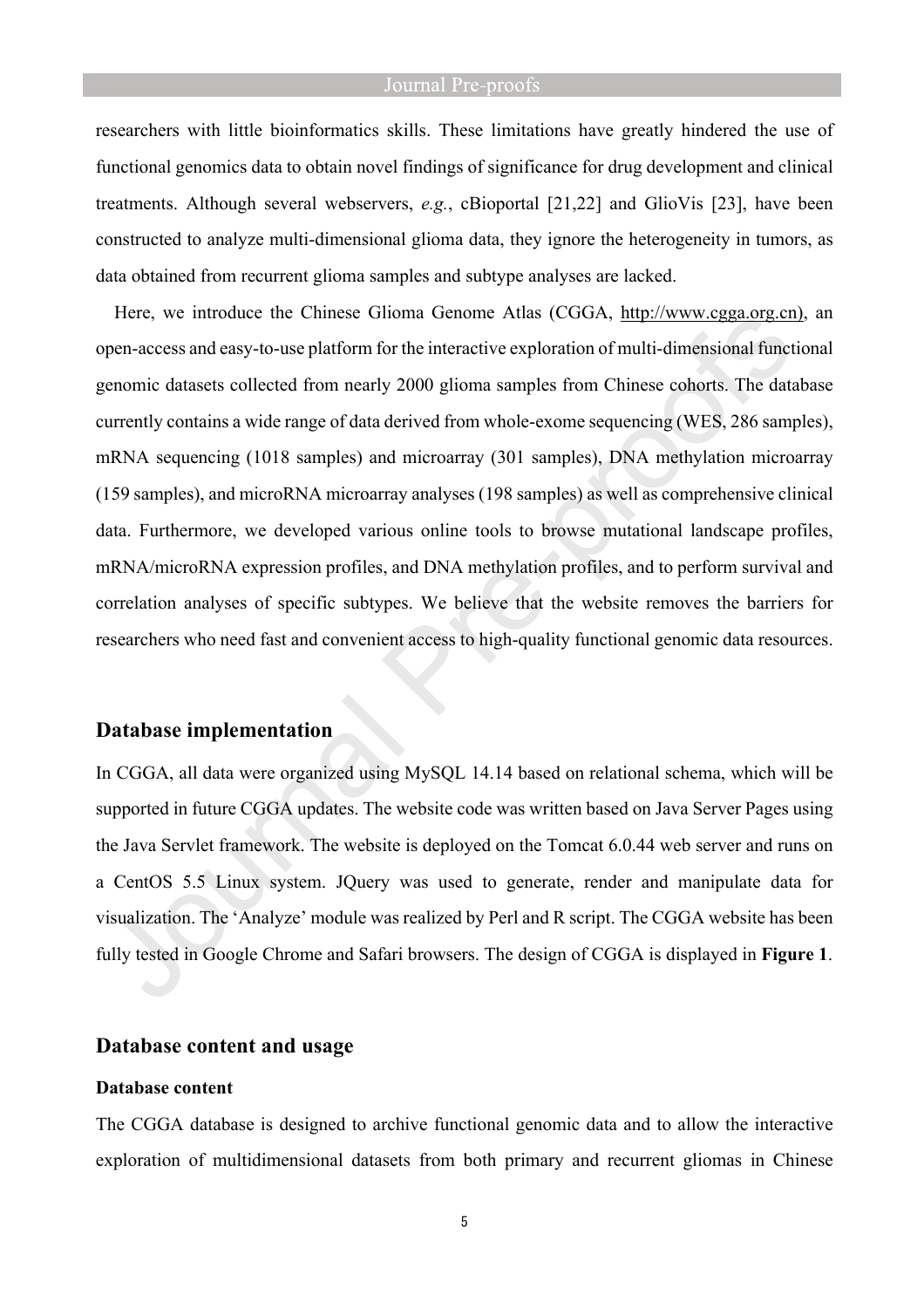cohorts. The database is available at [http://cgga.org.cn.](http://cgga.org.cn) Currently, CGGA contains WES (286 samples), mRNA sequencing (a total of 1018 samples, with batch 1 comprising 693 samples and batch 2 comprising 325 samples), microarray (301 samples), DNA methylation microarray (159 samples), and microRNA microarray (198 samples) data and detailed clinical data (including age, gender, chemoradiotherapy status, WHO grade, histological type, critical molecular pathological information and survival data). Detailed statistical information of each dataset is provided in **Table 1**. Out-house sequencing data from TCGA (702 samples) and REMBRANDT (475 samples) can be acquired on the download page. We have organized web interfaces of CGGA according to the four main functional features: (i) Home, (ii) Analyze, (iii) Tools, and (iv) Download. In what follows, we provide an example of how to use CGGA.

#### **The homepage**

On the 'Home' page, CGGA provides a statistical table of all collected datasets, including dataset name, data type, number of samples in each subgroup, clinical data and analysis purpose. For instance, we have performed mRNA sequencing on 1,018 glioma samples and obtained 693 samples in batch 1 and 325 samples in batch 2 (including 282 primary LGGs, 161 recurrent LGGs, 140 primary GBMs and 109 recurrent GBMs in batch 1 and 144 primary LGGs, 38 recurrent LGGs, 85 primary GBM, 24 recurrent GBMs and 30 secondary GBMs in batch 2). Significantly, CGGA is the first database to archive functional genomic data for both recurrent LGGs and GBMs. In addition, users can view the results of the analysis of each dataset by clicking on hyperlinks on the 'Home' page. The 'Download' and 'Help' pages can be accessed directly from the 'Home' page.

#### **The analyses and results**

To facilitate analysis of the CGGA data, especially for bioinformatics beginners, we developed four online modules in the 'Analzse' tab (**Figure 2**). 'WEseq data', 'mRNA data', 'methylation data', and 'microRNA data' are included for analyzing the WES, mRNA expression, DNA methylation and microRNA expression data, respectively (Figure 2A). A key feature of CGGA is its ease of use. In the example below, we illustrate the usage of the 'Analzse' tab in CGGA.

On the 'WEseq data' page, users can visualize the mutational profile of a gene set of interest and perform a survival analysis of a specific gene of interest in specific glioma subtype (Figure 2B). In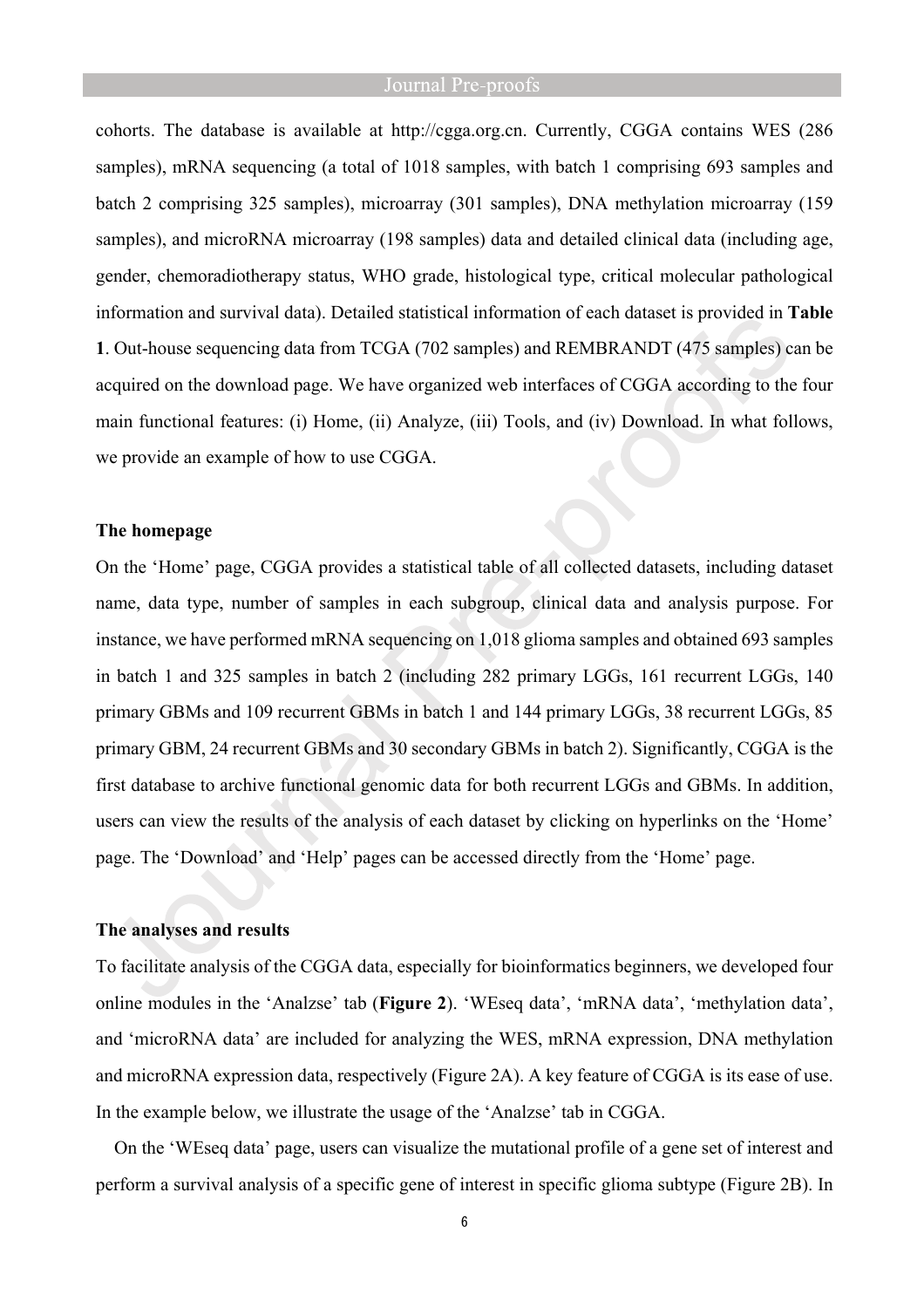the 'Oncoprint' section, users are guided to a) input a gene set of interest, for example, *IDH1, TP53*  and *ATRX*; and b) select a dataset of interest, for example, 'All Grade Gliomas'. Based on user input, the tool automatically generates results and displays to the users. In these results, each case or patient data are presented in columns, each row corresponds to a gene, and different kinds of mutations are marked in colors and a heatmap is presented below the table depicting clinical information (Figure 2C). The 'Oncoprint' section can be very useful for visualizing the mutational profile of a gene set of interest in a specific glioma subtype and intuitively validate mutational frequency and mutual exclusivity or co-occurrence for a gene pair. In the above example, the mutations in gene *IDH1* (47%), *TP53* (46%) and *ATRX* (30%) were the most common mutations in all grade gliomas. In the 'Survival' section, users can input a specific gene (*e.g.*, *IDH1*) and select a dataset (*e.g.*, 'Primary LGG') to investigate the association of gene mutation with survival. Consistent with previous studies [24], primary LGG cases with *IDH1* mutation enjoy better overall survival than wild-type *IDH1* patients (*P* < 0.0001, Figure 2D, Left). The results from the 'WEseq data' section can be exported in PDF format. To ensure repeatability, the input data (Figure 2D, Middle) and R code (Figure 2D, Right) are provided, enabling users to reproduce the figure with customized options according to their own demands.

On the 'mRNA data' page, users can perform the distribution of gene expression, correlation and survival analyses for a specific gene in a specific glioma subtype (Figure 3A). Three mRNA datasets are available to users, including two batches of RNA-seq datasets (batch 1: 693 samples; batch 2: 325 samples) and one microarray dataset (301 samples). In the 'Distribution' section, users can display one gene distribution pattern for each glioma subtype by selecting a dataset (*e.g.*, 'mRNAseq\_325') and inputting a gene name of interest (*e.g.*, *ADAMTSL4*).

Upon hovering the mouse over each point, the expression level and clinical information of each case appear in a pop-up window. The results show the gene expression pattern in each glioma subtype classified by clinical information. In our illustrative case, similar to our previous studies [25], the *ADAMTSL4* gene was shown to be differentially expressed according to the WHO 2016 classification based on the *IDH* mutation and/or 1p/19q co-deletion status and WHO grade (Figure 3B). In addition, a unique feature of the CGGA dataset is the inclusion of recurrent gliomas. This module allows users to infer whether a gene may be a candidate factor that drives malignant progression if it is differentially expressed in primary and recurrent gliomas. In the 'Correlation'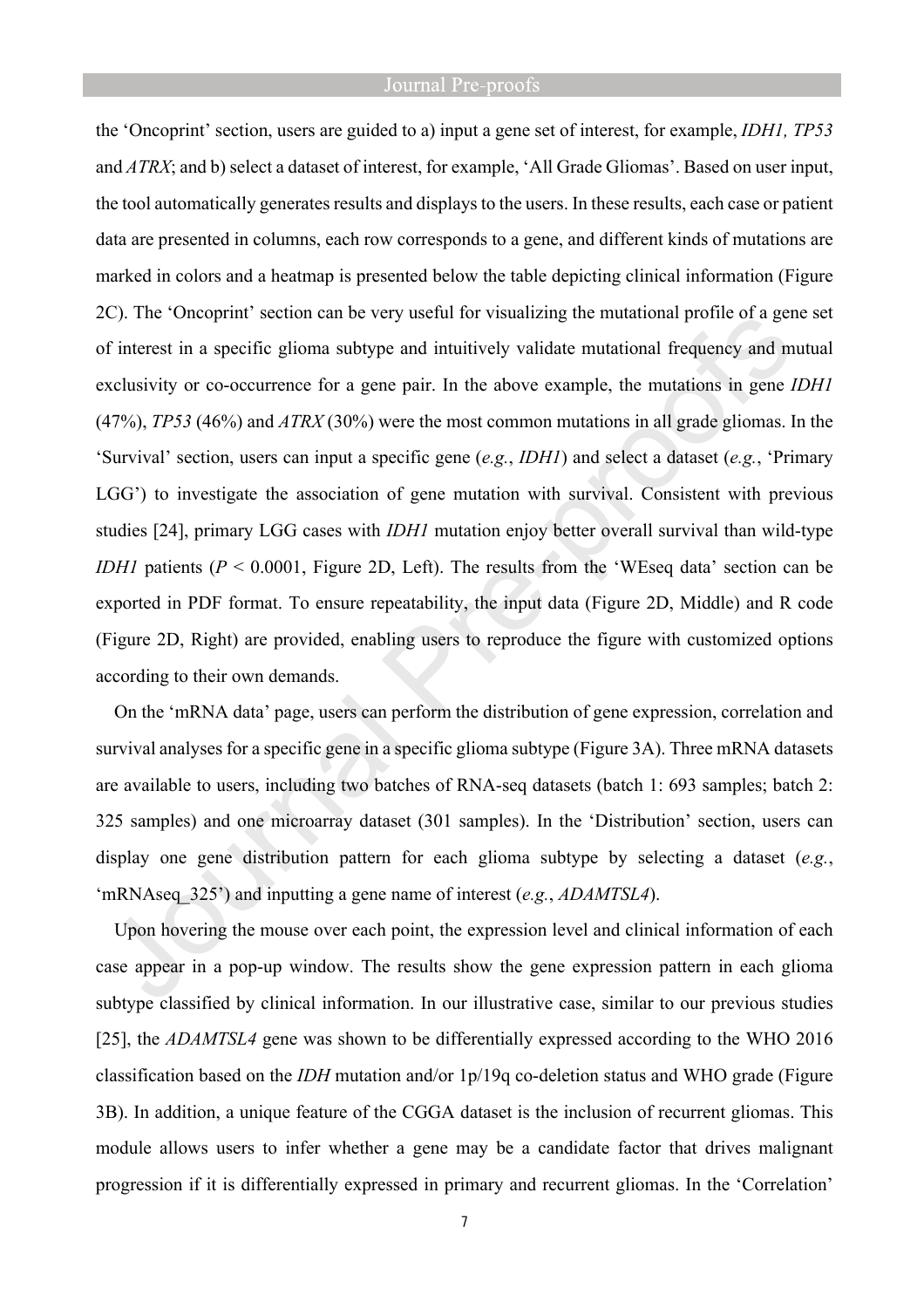section, the user can validate the co-expression pattern by selecting a dataset (*e.g.*, 'mRNAseq\_325') and entering a gene pair (*e.g.*, *ADAMTSL4* and *CD274*). As a result, the co-expression patterns in each glioma subtype are displayed with the results of Pearson's correlation and the *P* value (Figure 3C). In the 'Survival' section, users can perform survival analysis based on gene expression by selecting a dataset (*e.g.*, 'mRNAseq\_325') and inputting a gene (*e.g.*, *ADAMTSL4*). In our illustrative case, all primary glioma patients with low *ADAMTSL4* expression enjoyed better overall survival than those with high ADAMTSL4 expression  $(P < 0.0001$ , Figure 3D Left;  $P = 0.00023$ , Figure 3D Middle;  $P = 0.0036$ , Figure 3D Right). The above results from the 'mRNA data' section are consistent with the results of our previous study [25]. Similar to the 'mRNA data' page, on 'methylation data' page and the 'microRNA data' page, users can view the methylation/miRNA distribution and perform correlation and survival analyses.

Further analyses can be accomplished in the 'Tools' section, such as differential expression analysis, cluster analysis and correlation analysis. An expression matrix can be downloaded and rearranged by the user, and the user can upload an input matrix following the instructions. The resulting graph can be downloaded in PDF format.

#### **Data acquisition**

All the datasets can be downloaded on the 'Download' page by researchers. Each data type is saved as the gene and/or probe level and is then combined with available clinical data, including basic clinical information, survival and therapy information. The sequencing raw data can be accessed from the National Genomics Data Center (NGDC) by online application.

### **Method**

#### **Clinical specimen collection**

Glioma tissues and corresponding genomic data and patient follow-up information were obtained from Beijing Tiantan Hospital at Capital Medical University, Tianjin Medical University General Hospital, Sanbo Brain Hospital at Capital Medical University, the Second Affiliated Hospital of Harbin Medical University, the First Affiliated Hospital of Nanjing Medical University, and the First Hospital of China Medical University. According to the central pathology reviews of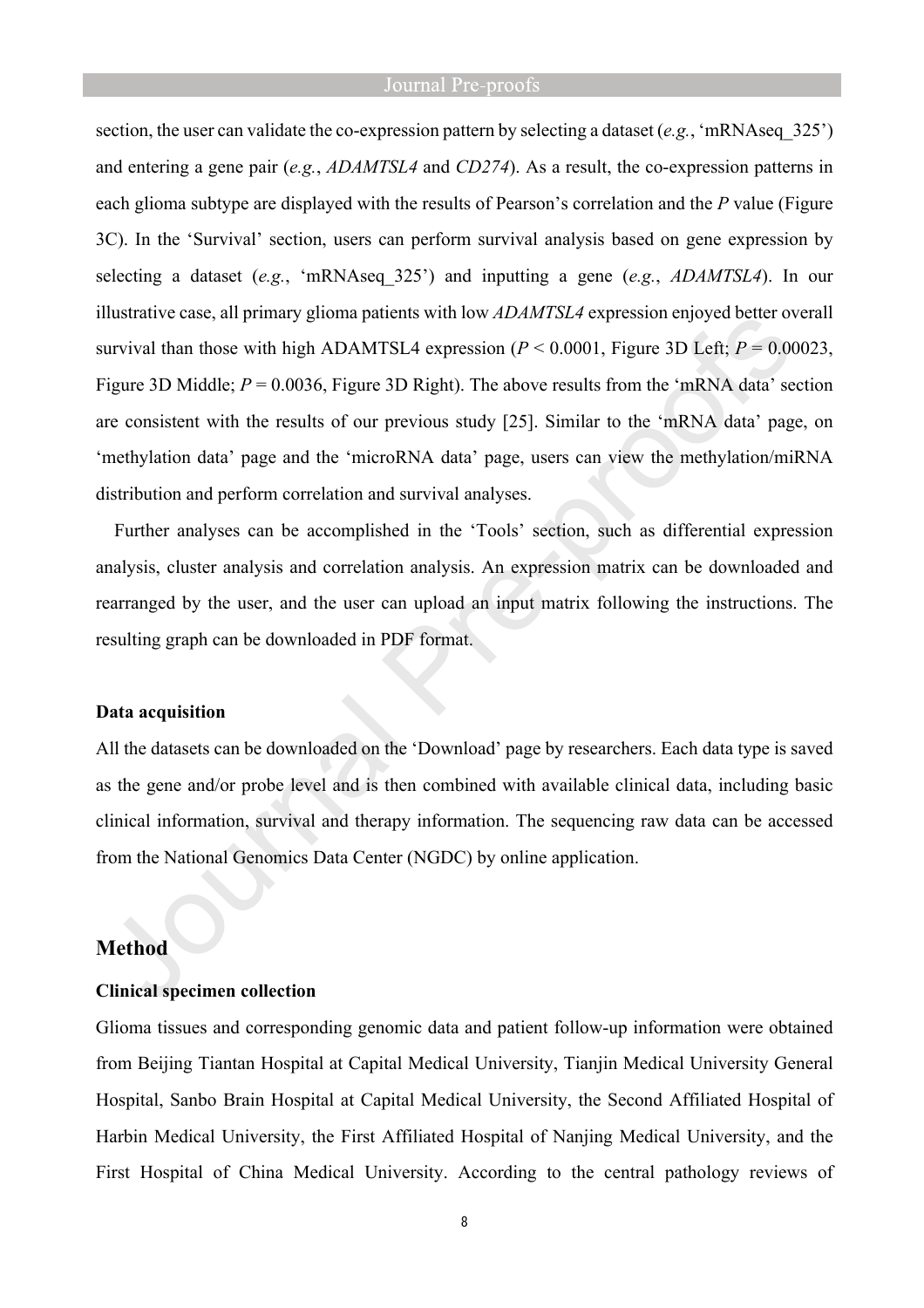independent neuropathologists, all the subjects were consistently diagnosed with glioma and were then further classified according to the 2007/2016 WHO classification system. The specimens were collected under IRB KY2013-017-01 and frozen in liquid nitrogen within 5 min of resection.

#### **Data processing for whole-exome sequencing data**

Genomic DNA from each tumor and matched blood sample was extracted and assessed for integrity by 1% agarose gel electrophoresis. The DNA was subsequently fragmented and subjected to quality control, and then pair-end libraries were prepared. The Agilent SureSelect kit v5.4 (Santa Clara, CA) was used for target capture. Sequencing was performed on an Illumina HiSeq 4000 platform (San Diego, CA) using pair-end sequencing strategy. Valid DNA sequencing data were mapped to the reference human genome (UCSC hg19) using Burrows-Wheeler Aligner (v0.7.12-r1039, bwa mem) [26] with default parameters. Then, SAMtools (V1.2) [27] and Picard (V2.0.1, Broad Institute, Cambridge, MA) were used to sort the reads by coordinates and mark duplicates. Statistics such as sequencing depth and coverage were calculated based on the resultant BAM files. SAVI2 was used to identify somatic mutations (including single nucleotide variations and short insertion/deletions) as previously described [7,8]. Briefly, in this pipeline, SAMtools mpileup and bcftools (V0.1.19) [28] were used to perform variant calling; then, the preliminary variant list was filtered to remove positions with insufficient sequencing depth, positions with only low-quality reads, and positions that were biased toward either strand. Somatic mutations were identified and evaluated by an Empirical Bayesian method. In particular, mutations with a mutation allele frequency in tumors significantly higher than that in normal controls were selected.

### **Data processing for mRNA sequencing data**

Prior to library preparation, total RNA was isolated using the Qiagen RNeasy Mini Kit (Cat No. 74104, Dusseldorf, Germany) according to the manufacturer's instructions. Pestle and Qiagen QIAshredder (Cat No. 79654, Dusseldorf, Germany) were used to disrupt and homogenize frozen tissue. RNA intensity was evaluated using Agilent 2100 Bioanalyzer (Santa Clara, CA), and only high-quality samples with an RNA Integrity Number (RIN) value greater than or equal to 6.8 were used to construct the sequencing library. Typically, 1 μg of total RNA was used with the Illumina TruSeq RNA library preparation kit (RS-122-2001, San Diego, CA) in accordance with low-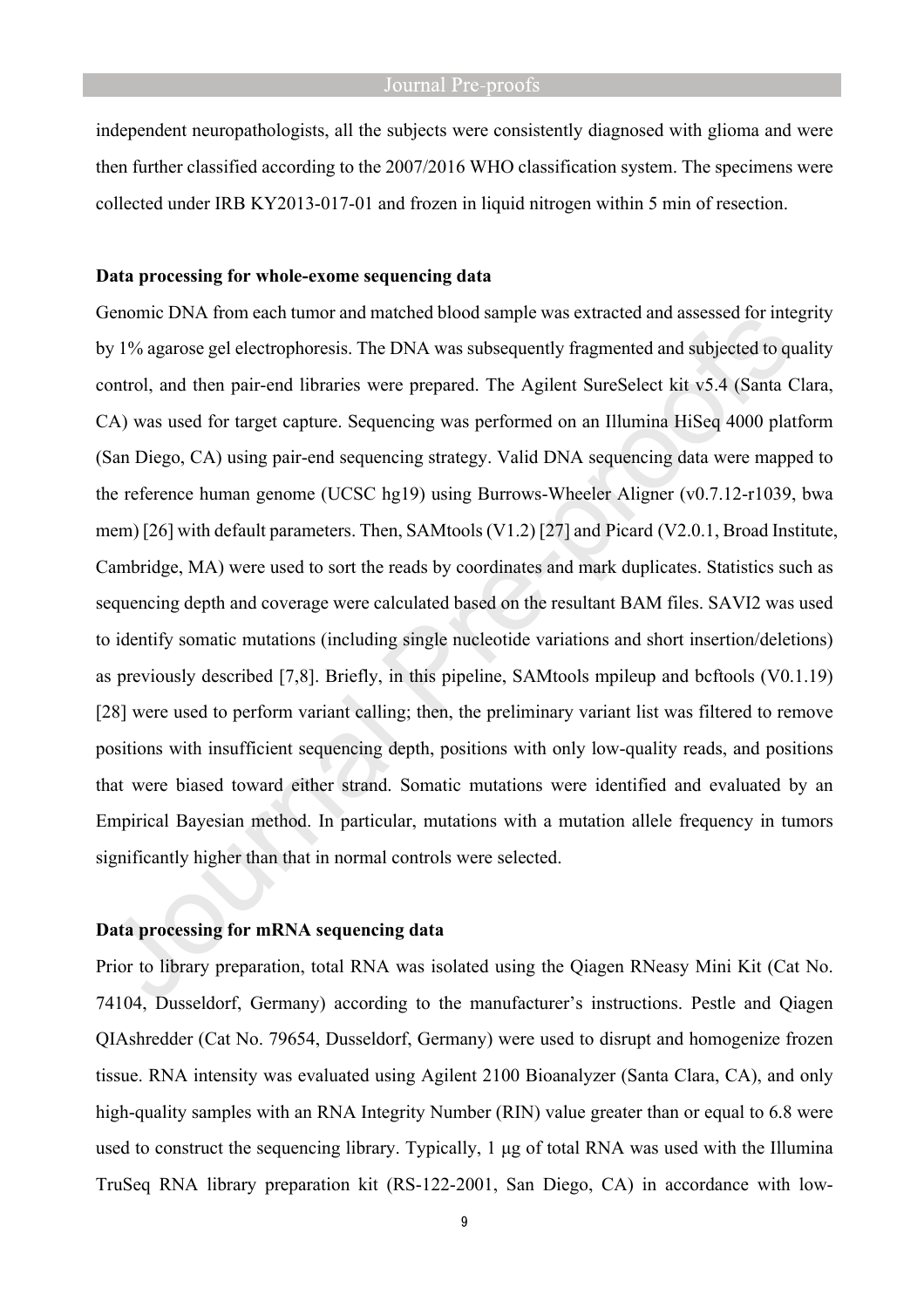throughput protocols, except for the use of SuperScript III reverse transcriptase (Invitrogen 18080044, Carlsbad, CA) to synthesize first strand cDNA. After PCR enrichment and purification of adapter-ligated fragments, the concentration of DNA with adapters was determined with 7500 Fast Real-Time PCR Systems (Applied Biosystems, Carlsbad, CA) using primers QP1 5′- AATGATACGGCGACCACCGA-3′ and QP2 5′-CAAGCAGAAGACGGCATACGAGA-3′. The length of the DNA fragment was measured using a 2100 Bioanalyzer with a median insert size of 200 nucleotides. Then, RNA-seq libraries were sequenced using the Illumina HiSeq 2000, 2500 or 4000 Sequencing System (San Diego, CA). The libraries were prepared using the paired-end strategy witha read length of 101 bp, 125 bp or 150 bp. Base-calling was performed by the Illumina CASAVA V1.8.2 pipeline. RNA-seq mapping and quantification were performed by STAR (V2.5.2b) [29] and RSEM (V1.2.31) software [30]. Briefly, the reads were aligned to the human genome reference (GENCODE v19, hg19) with STAR, and then sequencing read counts for each GENCODE gene were calculated using RSEM. The expression levels of different samples were merged into a fragments per kilobase transcriptome per million fragments (FPKM) matrix. We defined the expressed gene only if FPKM is larger than 0 in half of the samples. We retained only the expressed genes in the mRNA expression profile.

#### **Data processing for mRNA microarray data**

A rapid hematoxylin & eosin stain for frozen sections was applied to each sample to assess the tumor cell proportion before RNA extraction. RNA was extracted from only those samples with >80% tumor cells. Total RNA was extracted from frozen tumor tissue with the Ambion mirVana miRNA Isolation kit (AM1560, Austin, TX) as described previously [31]. The NanoDrop ND-1000 spectrophotometer (Wilmington, DE) was applied to evaluate the quality and concentration of the extracted total RNA, and the Agilent 2100 Bioanalyzer (Agilent, Santa Clara, CA) was used to assess RNA integrity. Then, the qualified RNA was collected for further procedures. cDNA and biotinylated cRNA were synthesized and hybridized to the Agilent Whole Human Genome Array according to the manufacturer's instructions. Finally, the array-generated data were analyzed by the Agilent G2565BA Microarray Scanner System and Agilent Feature Extraction software (V9.1). GeneSpring GX11.0 was applied to calculate probe intensity.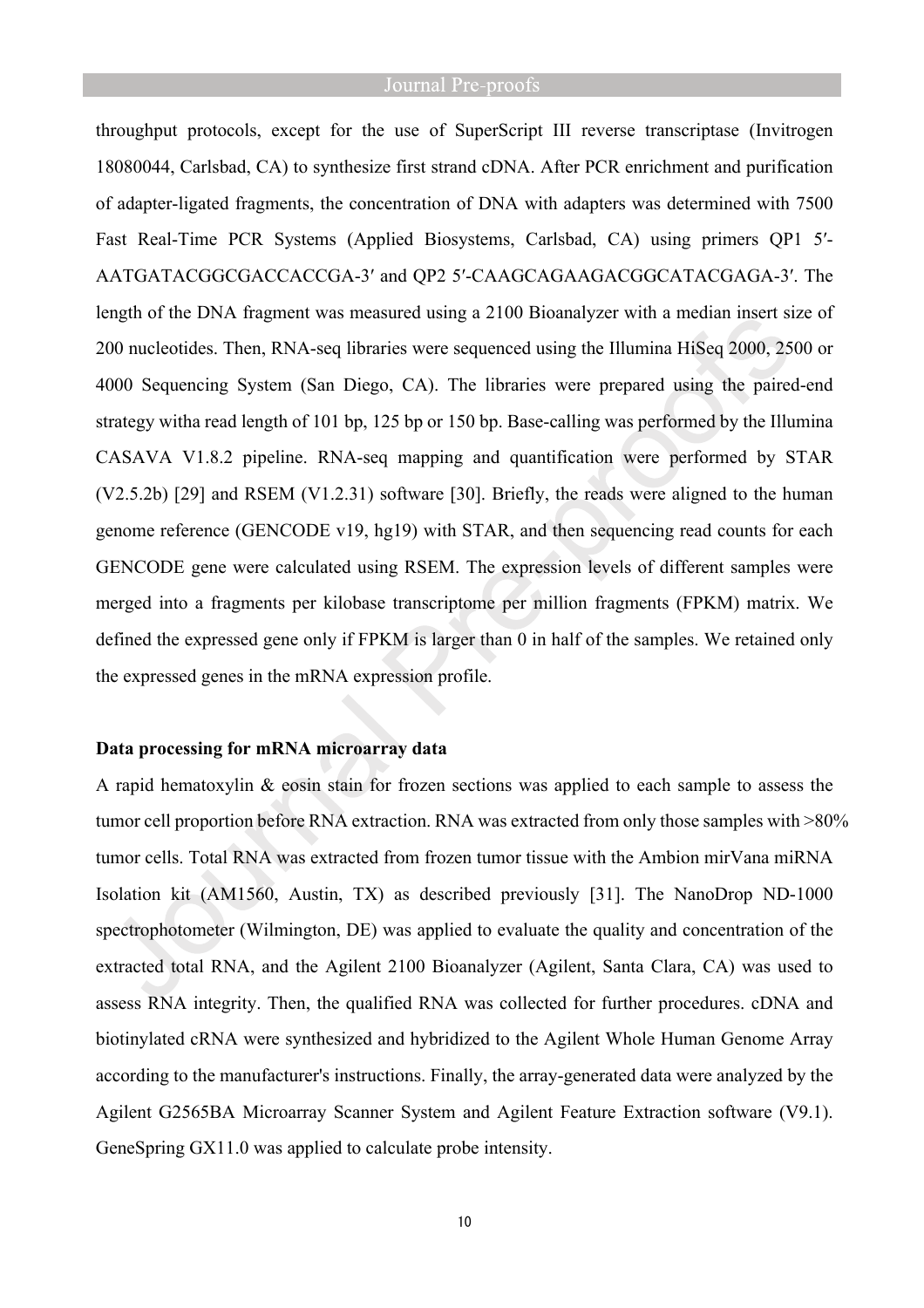#### **Data processing for methylation microarray data**

A hematoxylin and eosin-stained frozen section was prepared for assessment of the percentage of tumor cells before RNA extraction. Only samples with greater than 80% tumor cells were selected. Genomic DNA was isolated from frozen tumor tissues using the QIAGEN QIAamp DNA Mini Kit (Cat No. 51304, Dusseldorf, Germany) according to the manufacturer's protocol. DNA concentration and quality were measured using the NanoDrop ND-1000 spectrophotometer (NanoDrop Technologies, Houston, TX). We used the Illumina Infinium HumanMethylation27 Bead-Chip (Illumina Inc.). The Bead-Chip contains 27,578 highly informative CpG sites covering more than 14,000 human RefSeq genes. This array allows researchers to interrogate all of these sites per sample at a single nucleotide resolution. Bisulfite modification of DNA, chip processing and data analysis were performed following the manufacturer's manual at the Wellcome Trust Centre for Human Genetics Genomics Lab, Oxford, UK. The array results were analyzed the BeadStudio software (Illumina, San Diego, CA).

#### **Data processing for microRNA microarray data**

Total RNA was extracted from frozen tissues by using the mirVana miRNA Isolation Kit (Ambion, Inc., Austin, Tex), and its concentration and quality were determined with the NanoDrop ND-1000 spectrophotometer (Technologies, Wilmington, Del). microRNA expression profiling was performed using the human v2.0 miRNA Expression BeadChip (Illumina, Inc., San Diego, California) with 1146 miRNAs covering 97% of the miRBase 12.0 database according to the manufacturer's instructions.

# **Discussion and perspectives**

The current version of CGGA is the first release of the database, which includes multi-dimensional functional genomic glioma data, *e.g.*, whole-exome sequencing, mRNA and microRNA expression, and DNA methylation data, for nearly 2,000 samples from Chinese cohorts. Considering the significance of these data for glioma research, we have decided to make CGGA publicly available for worldwide researchers. To the best of our knowledge, CGGA is the first database archiving functional genomic data of both recurrent LGGs and GBMs. In addition, CGGA provides online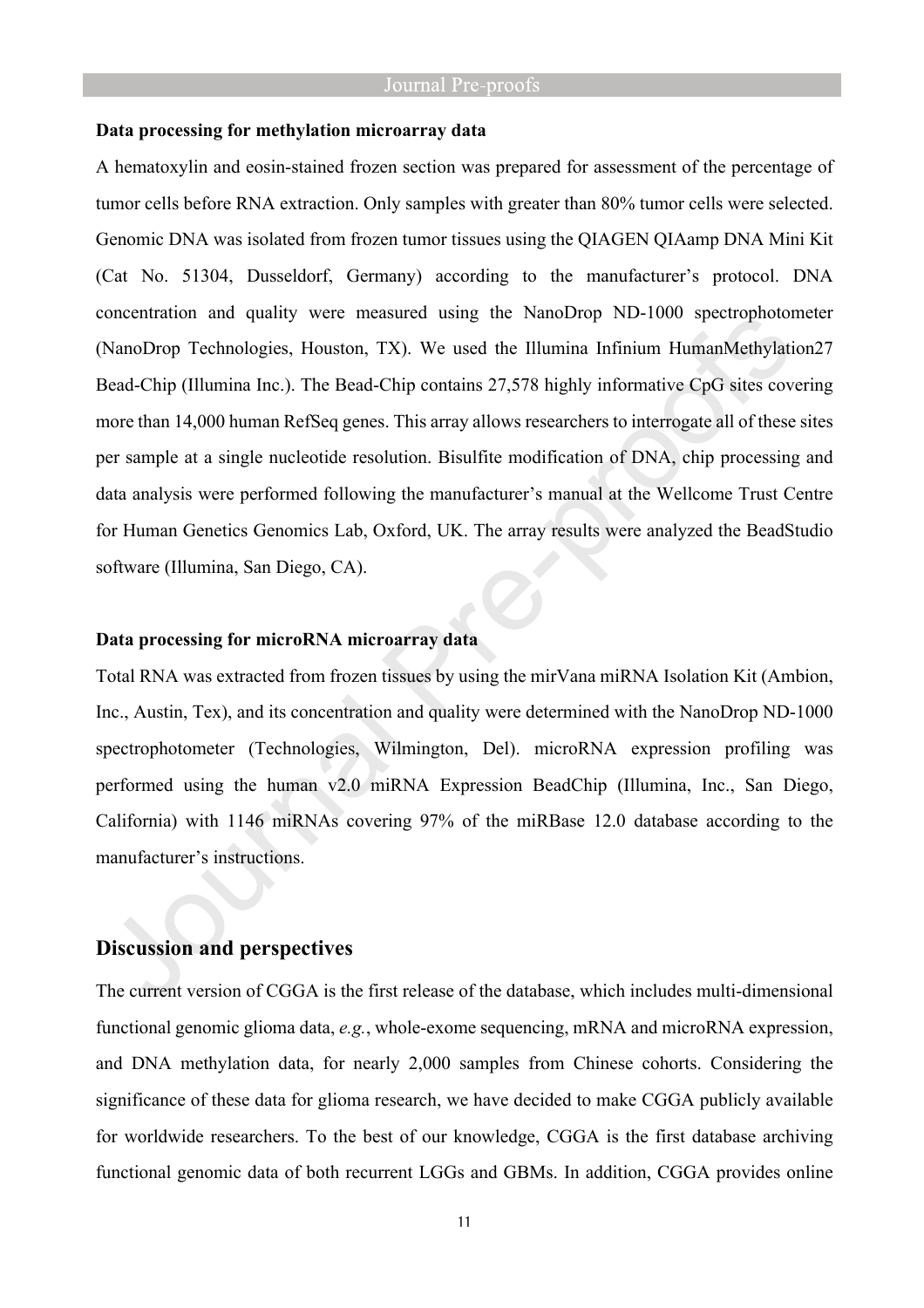interactive functionalities, including mutational profile, gene expression distribution pattern, correlation and survival analyses. Phenotype-focused exploration, differential expression analysis, and cluster analysis can be performed by uploading rearranged gene matrixes and online tools. These features will be convenient for generating and validating novel findings of biological significance for bioinformatics beginners.

However, the current version of CGGA is still nascent. The visitor-interactive functionalities will be improved in future updates. Unlike TCGA, CGGA lacks neuroimaging data, a limitation of the database; these data will be uploaded in the near future. In addition to addressing these shortcomings, several future directions for our CGGA database are planned. First, relying on the Beijing Neurosurgical Institute, Beijing Tiantan Hospital and Chinese Glioma Cooperative Group (CGCG) Research Network, we will continue collecting glioma tissue samples, performing cross-omics sequencing/microarray analyses, and updating the database regularly. In addition, we plan to provide single-cell sequencing data that match a subset of patients in the existing cohort. Furthermore, we will improve the integrity of the molecular pathological data by retrospectively checking medical records or redetecting pathological slices.

In summary, CGGA provides access to multi-omics sequencing data on Chinese cohorts for the global research community. It provides a user-friendly interface for obtaining integrated datasets, performing intuitive visualized analysis, and downloading these datasets. CGGA greatly reduces the barriers to access of complex functional genomic data for glioma researchers, allowing them to use functional genomic data to important biological insights and identify potential clinical applications.

# **Ethical statements**

All research performed was approved by the Beijing Tiantan Hospital Capital Medical University Institutional Review Board (IRB) and was conducted according to the principles of the Helsinki Declaration. All patients received written informed consent.

# **Data availability**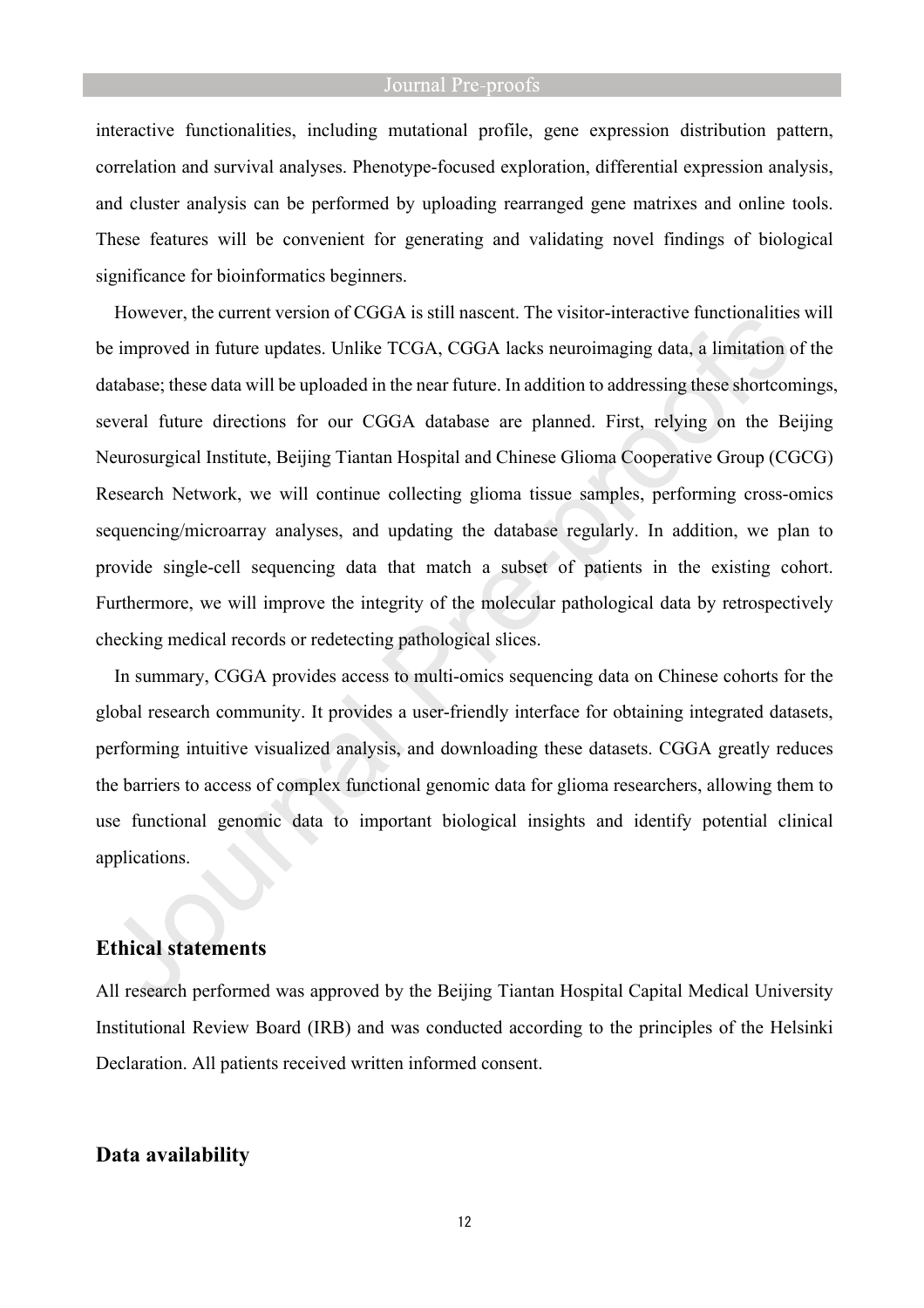All data referred to in this article can be found online at [http://cgga.org.cn/.](http://cgga.org.cn/) The raw sequence data reported in this article have been deposited in the Genome Sequence Archive [32] at the National Genomics Data Center, Beijing Institute of Genomics, Chinese Academy of Sciences / China National Center for Bioinformation (GSA: HRA000071, HRA000073, and HRA000074), and are publicly accessible at [http://bigd.big.ac.cn/gsa-human.](http://bigd.big.ac.cn/gsa-human)

#### **CRediT author statement**

**Zheng Zhao:** Methodology, Software, Writing - Original Draft, Visualization. **Ke-Nan Zhang:** Methodology, Formal analysis, Investigation, Writing - Review & Editing. **Qiangwei Wang:**  Formal analysis, Investigation, Data Curation, Writing - Review & Editing. **Guanzhang Li:**  Investigation, Data Curation. **Fan Zeng:** Investigation, Data Curation. **Ying Zhang:** Data Curation. **Fan Wu:** Resources, Data Curation. **Ruichao Chai:** Resources, Data Curation. **Zheng Wang:**  Resources, Data Curation. **Chuanbao Zhang:** Data Curation. **Wei Zhang:** Conceptualization, Validation, Project administration, Funding acquisition. **Zhaoshi Bao:** Conceptualization, Supervision. **Tao Jiang:** Conceptualization, Resources, Supervision, Project administration, Funding acquisition.

# **Competing interests**

The authors have declared no competing interests.

### **Acknowledgments**

This work was supported by the National Natural Science Foundation of China (NSFC) fund (Nos. 81702460 and 81802994).

# **ORCID**

0000-0001-8945-9632 (Zheng Zhao); 0000-0001-7270-569X (Ke-Nan Zhang);

13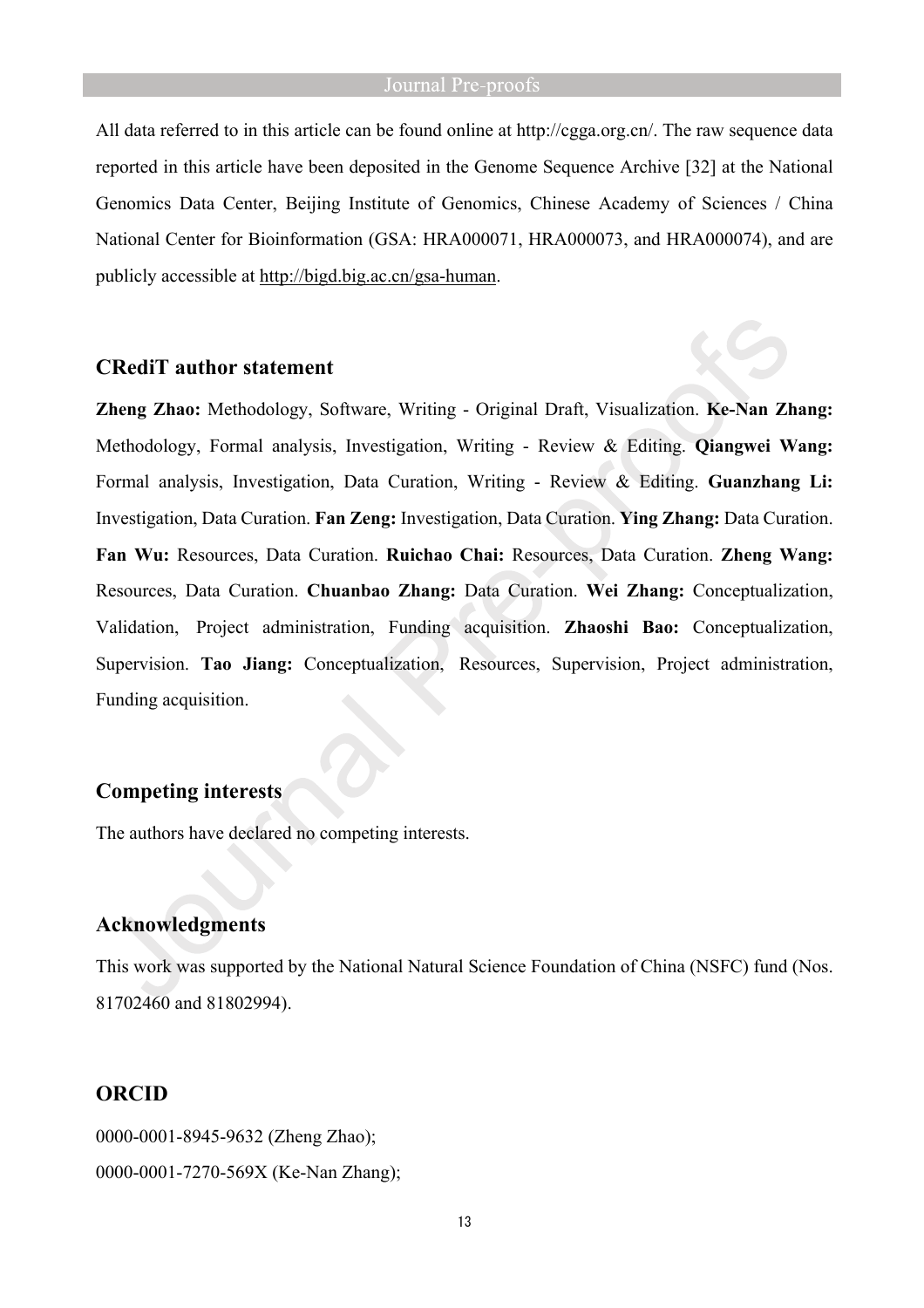0000-0002-7308-049X (Qiangwei Wang);

0000-0002-0353-5751 (Guanzhang Li);

0000-0001-5351-2155 (Fan Zeng);

0000-0002-7613-6188 (Ying Zhang);

0000-0001-9256-0176 (Fan Wu);

0000-0003-3451-8871 (Ruichao Chai);

0000-0003-1687-6990 (Zheng Wang);

0000-0003-2615-4190 (Chuanbao Zhang);

0000-0001-7800-3189 (Wei Zhang);

0000-0003-4922-4470 (Zhaoshi Bao);

0000-0002-7008-6351 (Tao Jiang).

# **References**

[1] Jiang T, Tang GF, Lin Y, Peng XX, Zhang X, Zhai XW, et al. Prevalence estimates for primary brain tumors in China: a multi-center cross-sectional study. Chin Med J (Engl) 2011;124:2578−83.

[2] Zhao Z, Meng F, Wang W, Wang Z, Zhang C, Jiang T. Comprehensive RNA-seq transcriptomic profiling in the malignant progression of gliomas. Sci Data 2017;4:170024.

[3] Jiang T, Mao Y, Ma W, Mao Q, You Y, Yang X, et al. CGCG clinical practice guidelines for the management of adult diffuse gliomas. Cancer Lett 2016;375:263−73.

[4] Stupp R, Mason WP, van den Bent MJ, Weller M, Fisher B, Taphoorn MJ, et al. Radiotherapy plus concomitant and adjuvant temozolomide for glioblastoma. N Engl J Med 2005;352:987−96.

[5] Van Meir EG, Hadjipanayis CG, Norden AD, Shu HK, Wen PY, Olson JJ. Exciting new advances in neuro-oncology: the avenue to a cure for malignant glioma. CA Cancer J Clin 2010;60:166−93.

[6] Louis DN, Perry A, Reifenberger G, von Deimling A, Figarella-Branger D, Cavenee WK, et al. The 2016 World Health Organization Classification of Tumors of the Central Nervous System: a summary. Acta Neuropathol 2016;131:803−20.

[7] Sun L, Zhang C, Yang Z, Wu Y, Wang H, Bao Z, et al. KIF23 is an independent prognostic biomarker in glioma, transcriptionally regulated by TCF-4. Oncotarget 2016;7:24646−55.

[8] Hu H, Mu Q, Bao Z, Chen Y, Liu Y, Chen J, et al. Mutational landscape of secondary glioblastoma guides METtargeted trial in brain tumor. Cell 2018;175:1665−78 e18.

[9] Chaichana KL, Jusue-Torres I, Navarro-Ramirez R, Raza SM, Pascual-Gallego M, Ibrahim A, et al. Establishing percent resection and residual volume thresholds affecting survival and recurrence for patients with newly diagnosed intracranial glioblastoma. Neuro Oncol 2014;16:113−22.

[10] Aldape K, Brindle KM, Chesler L, Chopra R, Gajjar A, Gilbert MR, et al. Challenges to curing primary brain tumours. Nat Rev Clin Oncol 2019;16:509−20.

[11] Yi GZ, Huang G, Guo M, Zhang X, Wang H, Deng S, et al. Acquired temozolomide resistance in *MGMT*-deficient glioblastoma cells is associated with regulation of DNA repair by DHC2. Brain 2019;142:2352−66.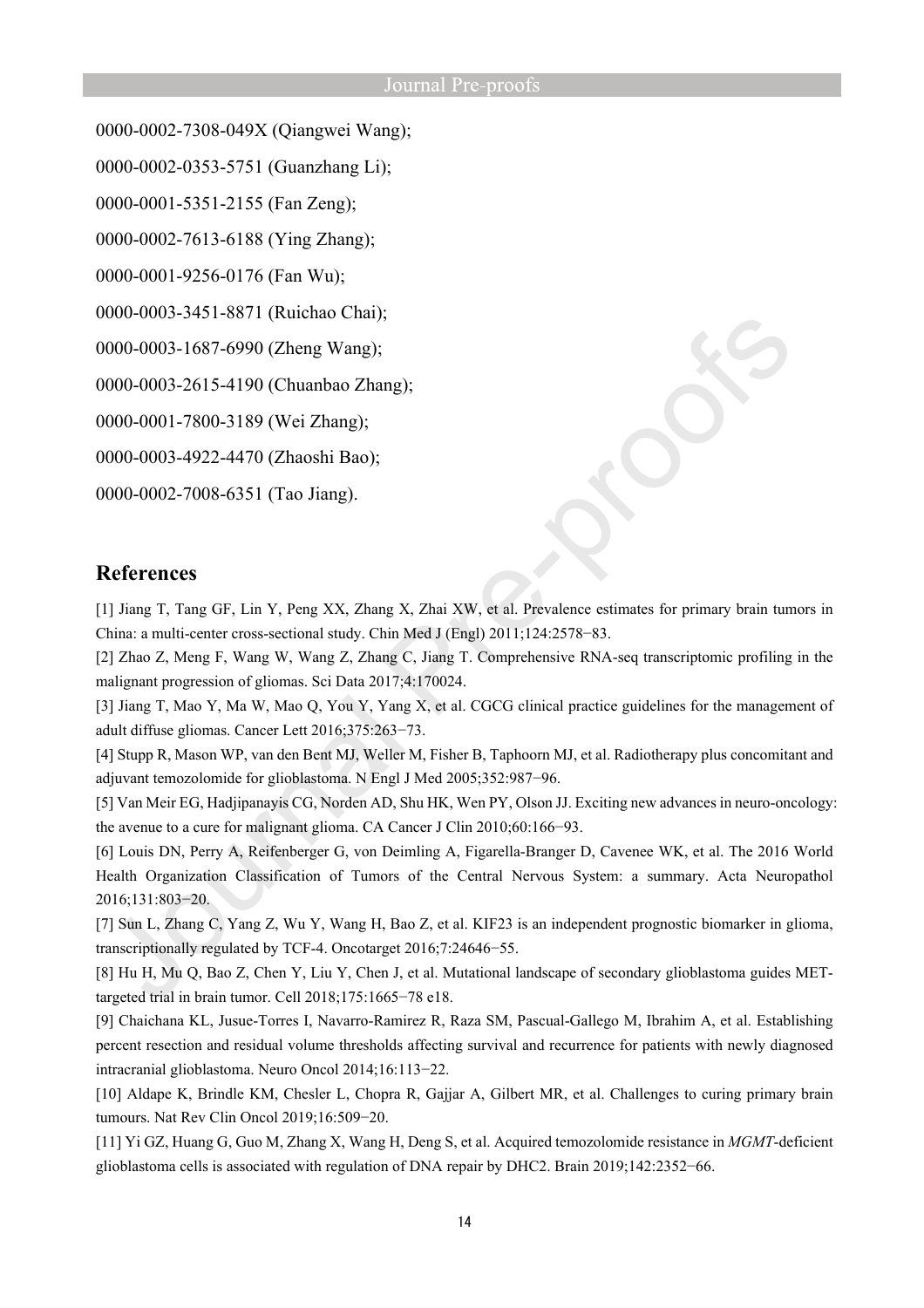[12] Frosina G. DNA repair and resistance of gliomas to chemotherapy and radiotherapy. Mol Cancer Res 2009;7:989−99.

[13] Lee JK, Wang J, Sa JK, Ladewig E, Lee HO, Lee IH, et al. Spatiotemporal genomic architecture informs precision oncology in glioblastoma. Nat Genet 2017;49:594−9.

[14] Liu Q, Liu Y, Li W, Wang X, Sawaya R, Lang FF, et al. Genetic, epigenetic, and molecular landscapes of multifocal and multicentric glioblastoma. Acta Neuropathol 2015;130:587−97.

[15] Barthel FP, Johnson KC, Varn FS, Moskalik AD, Tanner G, Kocakavuk E, et al. Longitudinal molecular trajectories of diffuse glioma in adults. Nature 2019;576(7785):112−120.

[16] Wang Q, Hu B, Hu X, Kim H, Squatrito M, Scarpace L, et al. Tumor evolution of glioma-intrinsic gene expression subtypes associates with immunological changes in the microenvironment. Cancer Cell 2017;32:42−56 e6.

[17] Quail DF, Joyce JA. The microenvironmental landscape of brain tumors. Cancer Cell 2017;31:326−41.

[18] Tomczak K, Czerwinska P, Wiznerowicz M. The Cancer Genome Atlas (TCGA): an immeasurable source of knowledge. Contemp Oncol (Pozn) 2015;19:A68−77.

[19] Zhang J, Bajari R, Andric D, Gerthoffert F, Lepsa A, Nahal-Bose H, et al. The International Cancer Genome Consortium Data Portal. Nat Biotechnol 2019;37:367−9.

[20] Zhang J, Baran J, Cros A, Guberman JM, Haider S, Hsu J, et al. International Cancer Genome Consortium Data Portal--a one-stop shop for cancer genomics data. Database (Oxford) 2011;2011:bar026.

[21] Cerami E, Gao J, Dogrusoz U, Gross BE, Sumer SO, Aksoy BA, et al. The cBio cancer genomics portal: an open platform for exploring multidimensional cancer genomics data. Cancer Discov 2012;2:401−4.

[22] Gao J, Aksoy BA, Dogrusoz U, Dresdner G, Gross B, Sumer SO, et al. Integrative analysis of complex cancer genomics and clinical profiles using the cBioPortal. Sci Signal 2013;6(269):pl1.

[23] Bowman RL, Wang Q, Carro A, Verhaak RG, Squatrito M. GlioVis data portal for visualization and analysis of brain tumor expression datasets. Neuro Oncol 2017;19:139−41.

[24] Cancer Genome Atlas Research N, Brat DJ, Verhaak RG, Aldape KD, Yung WK, Salama SR, et al. Comprehensive, integrative genomic analysis of diffuse lower-grade gliomas. N Engl J Med 2015;372:2481−98.

[25] Zhao Z, Zhang KN, Chai RC, Wang KY, Huang RY, Li GZ, et al. ADAMTSL4, a secreted glycoprotein, is a novel immune-related biomarker for primary glioblastoma multiforme. Dis Markers 2019;2019:1802620.

[26] Li H, Durbin R. Fast and accurate short read alignment with Burrows-Wheeler transform. Bioinformatics 2009;25:1754−60.

[27] Li H, Handsaker B, Wysoker A, Fennell T, Ruan J, Homer N, et al. The Sequence Alignment/Map format and SAMtools. Bioinformatics 2009;25:2078−9.

[28] Narasimhan V, Danecek P, Scally A, Xue Y, Tyler-Smith C, Durbin R. BCFtools/RoH: a hidden Markov model approach for detecting autozygosity from next-generation sequencing data. Bioinformatics 2016;32:1749−51.

[29] Dobin A, Davis CA, Schlesinger F, Drenkow J, Zaleski C, Jha S, et al. STAR: ultrafast universal RNA-seq aligner. Bioinformatics 2013;29:15−21.

[30] Li B, Dewey CN. RSEM: accurate transcript quantification from RNA-Seq data with or without a reference genome. BMC Bioinformatics 2011;12:323.

[31] Yan W, Zhang W, You G, Zhang J, Han L, Bao Z, et al. Molecular classification of gliomas based on whole genome gene expression: a systematic report of 225 samples from the Chinese Glioma Cooperative Group. Neuro Oncol 2012;14:1432−40.

[32] Wang Y, Song F, Zhu J, Zhang S, Yang Y, Chen T, et al. GSA: Genome Sequence Archive. Genomics Proteomics Bioinformatics 2017;15:14−8.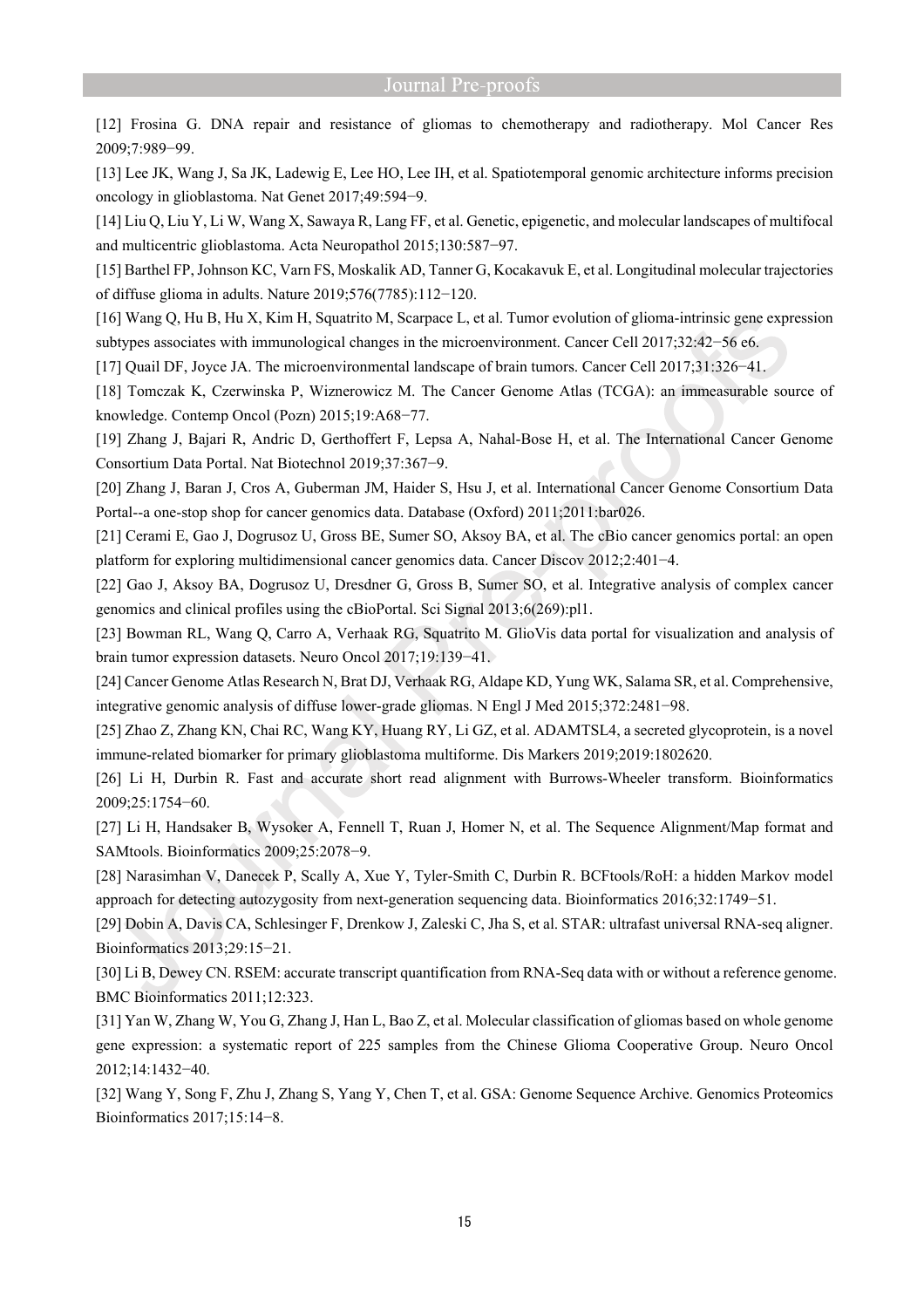#### **Figure legends**

#### **Figure 1 Schematic of CGGA illustrating the data processing and display approaches.**

#### **Figure 2 Main contents of CGGA database and the functionality of WEseq analysis.**

**A.** CGGA contains whole-exome sequencing, mRNA and microRNA expression, and DNA methylation data; clinical data; and several analysis modules. **B.** The web images in the WEseq analysis page to search the oncoprint and prognostic value of target genes. **C.** The mutation profile in all grade gliomas (in the 'WSseq\_286' dataset). **D.** Left: The overall survival of glioma patients with *IDH1* mutation and the wild-type gene from all grade gliomas (in the 'WSseq 286' dataset); Middle: The data used to generate the plot; Right: The R code used to generate the plot.

#### **Figure 3 Examples of CGGA RNA-seq analysis.**

**A.** The screenshot of the RNA-seq analysis page to search the distribution, correlated genes and prognostic value of target gene. **B.** The *ADAMTSL4* gene expression distribution in primary gliomas based on the 2016 WHO grading system (in the 'mRNAseq\_325' dataset). **C.** The correlation of gene expression between *ADAMTSL4* and *CD274* (in the 'mRNAseq\_325' dataset). **D.** The overall survival of glioma patients with low and high expression of *ADAMTSL4* (in the 'mRNAseq 325' dataset).

#### **Tables**

# **Table 1 Clinical and phenotypical characteristics of dataset in CGGA database CRediT author statement**

**Zheng Zhao:** Methodology, Software, Writing - Original Draft, Visualization. **Ke-Nan Zhang:** Methodology, Formal analysis, Investigation, Writing - Review & Editing. **Qiangwei Wang:**  Formal analysis, Investigation, Data Curation, Writing - Review & Editing. **Guanzhang Li:**  Investigation, Data Curation. **Fan Zeng:** Investigation, Data Curation. **Ying Zhang:** Data Curation. **Fan Wu:** Resources, Data Curation. **Ruichao Chai:** Resources, Data Curation. **Zheng Wang:**  Resources, Data Curation. **Chuanbao Zhang:** Data Curation. **Wei Zhang:** Conceptualization, Validation, Project administration, Funding acquisition. **Zhaoshi Bao:** Conceptualization, Supervision. **Tao Jiang:** Conceptualization, Resources, Supervision, Project administration,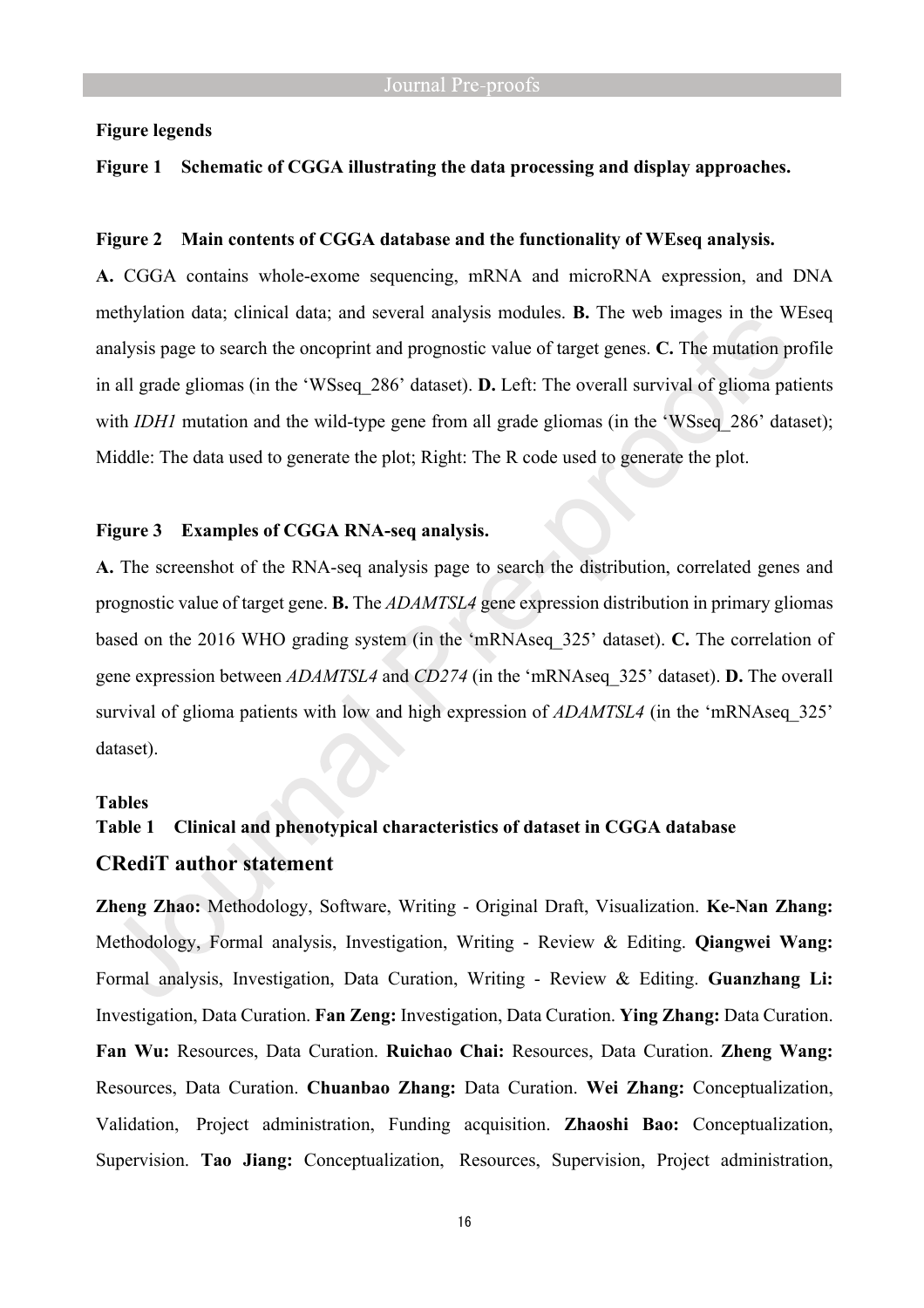Funding acquisition. All authors read and approved the final manuscript.

|                         | All                 | Primary         | Recurrent           | Primary                     | Recurrent        | Secondary   |
|-------------------------|---------------------|-----------------|---------------------|-----------------------------|------------------|-------------|
|                         |                     | ${\bf LGG}$     | ${\bf LGG}$         | $\boldsymbol{\mathsf{GBM}}$ | $\bold{GBM}$     | ${\bf GBM}$ |
| WEseq 286 dataset       |                     |                 |                     |                             |                  |             |
| No. of samples -No. (%) | 286                 | 126(44%)        | 58 (20%)            | 54 (19%)                    | 48 (17%)         | $0(0\%)$    |
| Age at diagnosis - year |                     |                 |                     |                             |                  |             |
| Mean                    | $42.0 \pm 12.3$     | $39.6 \pm 10.3$ | $37.3 \pm 8.7$      | $50.2 \pm 14.7$             | $44.5 \pm 13.3$  |             |
| Range                   | $10 - 76$           | $10 - 69$       | $15 - 61$           | $19 - 76$                   | $19 - 69$        |             |
| Male sex $-$ No. $(\%)$ | 168                 | 78 (46%)        | 35 (21%)            | 29 (17%)                    | 26 (15%)         |             |
| Therapy                 |                     |                 |                     |                             |                  |             |
| Radiotherapy only       | 62                  | 52 (84%)        | 4(6%)               | 4(6%)                       | 2(3%)            |             |
| Chemotherapy            | 13                  | 8(62%)          | 2(15%)              | $0(0\%)$                    | 3(23%)           |             |
| Chemoradiotherapy       | 144                 | 49 (34%)        | 27 (19%)            | 42 (29%)                    | 26 (18%)         | -           |
| No therapy              | 23                  | 9(39%)          | 8(35%)              | 4(17%)                      | 2(9%)            | —           |
| Unknown                 | 44                  | 8(18%)          | 17 (39%)            | 4(9%)                       | 15(34%)          |             |
| Survival - month        |                     |                 |                     |                             |                  |             |
| Median (95% CI)         | $51.0(37.2 - 98.1)$ | 117.2 (99.4-    | $28.5(20.9 - 76.0)$ | $16.5(10.2 - 28.7)$         | $14.7(8.9 - NA)$ |             |
|                         |                     | NA)             |                     |                             |                  |             |
| IDH_mut_status          |                     |                 |                     |                             |                  |             |
| Mutant                  | 161                 | 88 (55%)        | 45(28%)             | 12(7%)                      | $16(10\%)$       |             |
| Wildtype                | 125                 | 38 (30%)        | $13(10\%)$          | 42 (34%)                    | 32 (26%)         |             |
| 1p19q_codeletion_status |                     |                 |                     |                             |                  |             |
| Codel                   | $51\,$              | 28 (55%)        | 17 (33%)            | 1(2%)                       | $5(10\%)$        |             |
| Non-codel               | 139                 | 48 (35%)        | 33 (24%)            | 23 (17%)                    | 35 (25%)         |             |
| Unknown                 | 96                  | 50 (52%)        | 8(8%)               | 30 (31%)                    | 8(8%)            | -           |
| RNAseq_1018 dataset     |                     |                 |                     |                             |                  |             |
| No. of samples -No. (%) | 1018                | 426 (42%)       | 199 (20%)           | 225 (22%)                   | 133 (13%)        | 30(3%)      |

# **Table 1 Clinical and phenotypical characteristics of dataset in CGGA database**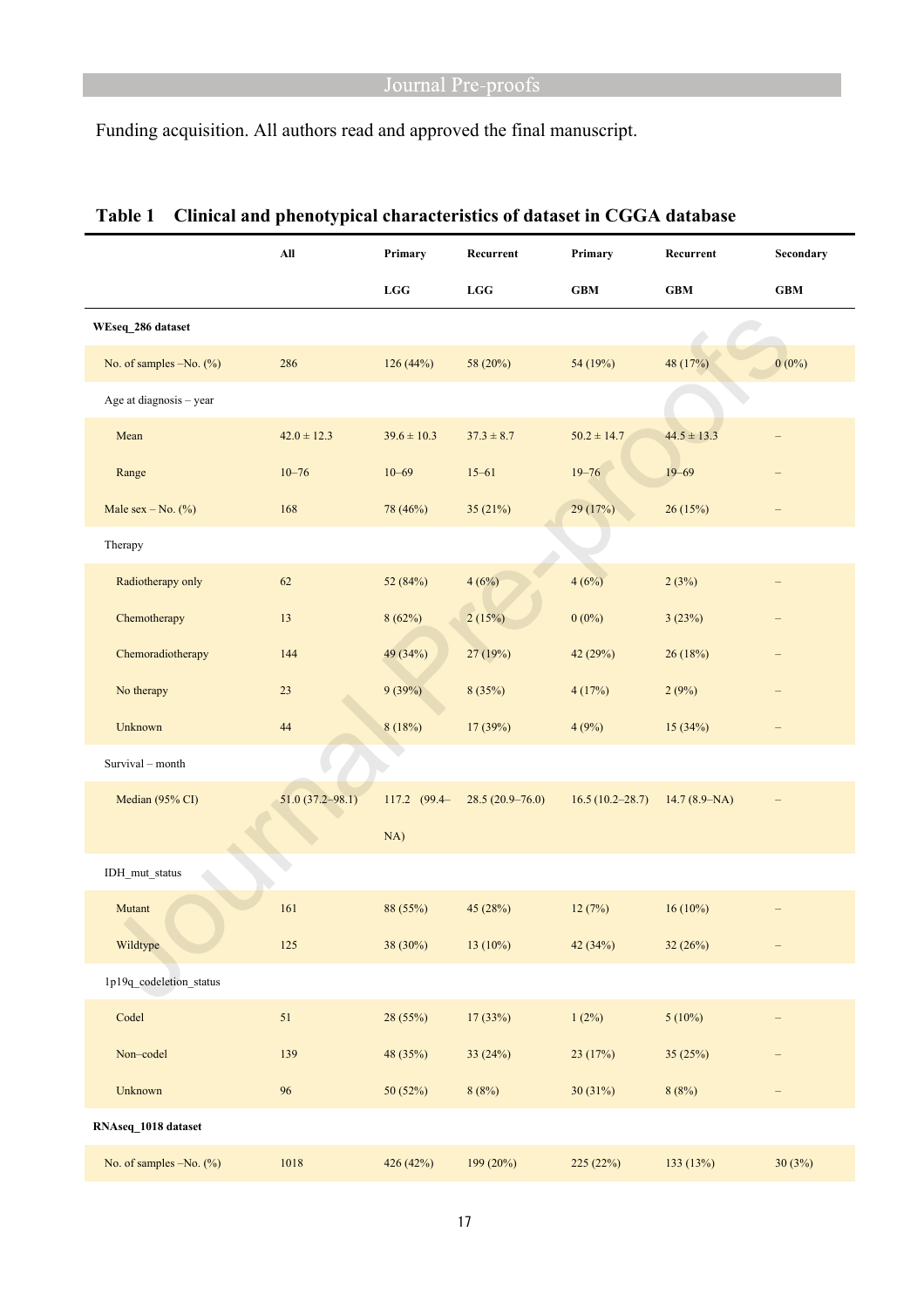| Mean                      | $43.2 \pm 12.3$   | $40.2 \pm 10.8$  | $40.2 \pm 9.6$      | $51.0 \pm 12.9$   | $45.0 \pm 13.2$   | $38.8 \pm 11.4$   |
|---------------------------|-------------------|------------------|---------------------|-------------------|-------------------|-------------------|
| Range                     | $8 - 79$          | $10 - 74$        | $15 - 64$           | $11 - 79$         | $14 - 71$         | $8 - 57$          |
| Male sex – No. $(\%)$     | 601               | 247(41%)         | 115(19%)            | 138(23%)          | 76(13%)           | 21(3%)            |
| Therapy                   |                   |                  |                     |                   |                   |                   |
| Radiotherapy only         | 200               | 128 (64%)        | 32(16%)             | 26 (13%)          | 10(5%)            | 4(2%)             |
| Chemotherapy              | 68                | 30(44%)          | 13 (19%)            | 9(13%)            | 11(16%)           | 5(7%)             |
| Chemoradiotherapy         | 567               | 204 (36%)        | 102(18%)            | 159 (28%)         | 85 (15%)          | 15(3%)            |
| No therapy                | 89                | 41 (46%)         | 21(24%)             | 18(20%)           | 5(6%)             | 4(4%)             |
| Unknown                   | 91                | 23(25%)          | 31(34%)             | 13(14%)           | 22 (24%)          | 2(2%)             |
| Survival - month          |                   |                  |                     |                   |                   |                   |
| Median (95% CI)           | $35.0(30.5-39.9)$ | $108.0$ $(89.9-$ | $33.2(26.1 - 39.8)$ | $16.1(13.7-19.7)$ | $9.6(8.2 - 11.0)$ | $8.3(7.1 - 14.7)$ |
|                           |                   | NA)              |                     |                   |                   |                   |
| IDH_mut_status            |                   |                  |                     |                   |                   |                   |
| Mutant                    | 531               | 289 (54%)        | 150 (28%)           | 35(7%)            | 34(6%)            | 21(4%)            |
| Wildtype                  | 435               | 104(24%)         | 40 (9%)             | 183 (42%)         | 96 (22%)          | 9(2%)             |
| Unknown                   | 52                | 33 (63%)         | 9(17%)              | 7(13%)            | 3(6%)             | $\boldsymbol{0}$  |
| 1p19q_codeletion_status   |                   |                  |                     |                   |                   |                   |
| Codel                     | 212               | 137 (65%)        | 54(25%)             | 5(2%)             | 11(5%)            | 4(2%)             |
| Non-codel                 | 728               | 254 (35%)        | 139 (19%)           | 192 (26%)         | 118 (16%)         | 24(3%)            |
| Unknown                   | ${\bf 78}$        | 35(45%)          | 6(8%)               | 28 (36%)          | 4(5%)             | 2(3%)             |
| mRNA-array_301 dataset    |                   |                  |                     |                   |                   |                   |
| No. of samples $-no.$ (%) | 301               | 156 (52%)        | 18(6%)              | 108(36%)          | 5(2%)             | 11(4%)            |
| Age at diagnosis - year   |                   |                  |                     |                   |                   |                   |
| Mean                      | $42.4 \pm 11.8$   | $39.6 \pm 10.7$  | $38.2 \pm 11.2$     | $47.3 \pm 12.5$   | $45.6 \pm 9.6$    | $38.5 \pm 8.6$    |
| Range                     | $12 - 70$         | $17 - 65$        | $24 - 62$           | $12 - 70$         | $36 - 61$         | $27 - 51$         |
| Male sex $-$ No. $(\%)$   | 180               | 93 (52%)         | 8(4%)               | 65 (36%)          | 2(1%)             | 9(5%)             |
| Therapy                   |                   |                  |                     |                   |                   |                   |
| Radiotherapy only         | 110               | 74 (67%)         | $\boldsymbol{0}$    | 33 (30%)          | $\boldsymbol{0}$  | 3(3%)             |

Age at diagnosis – year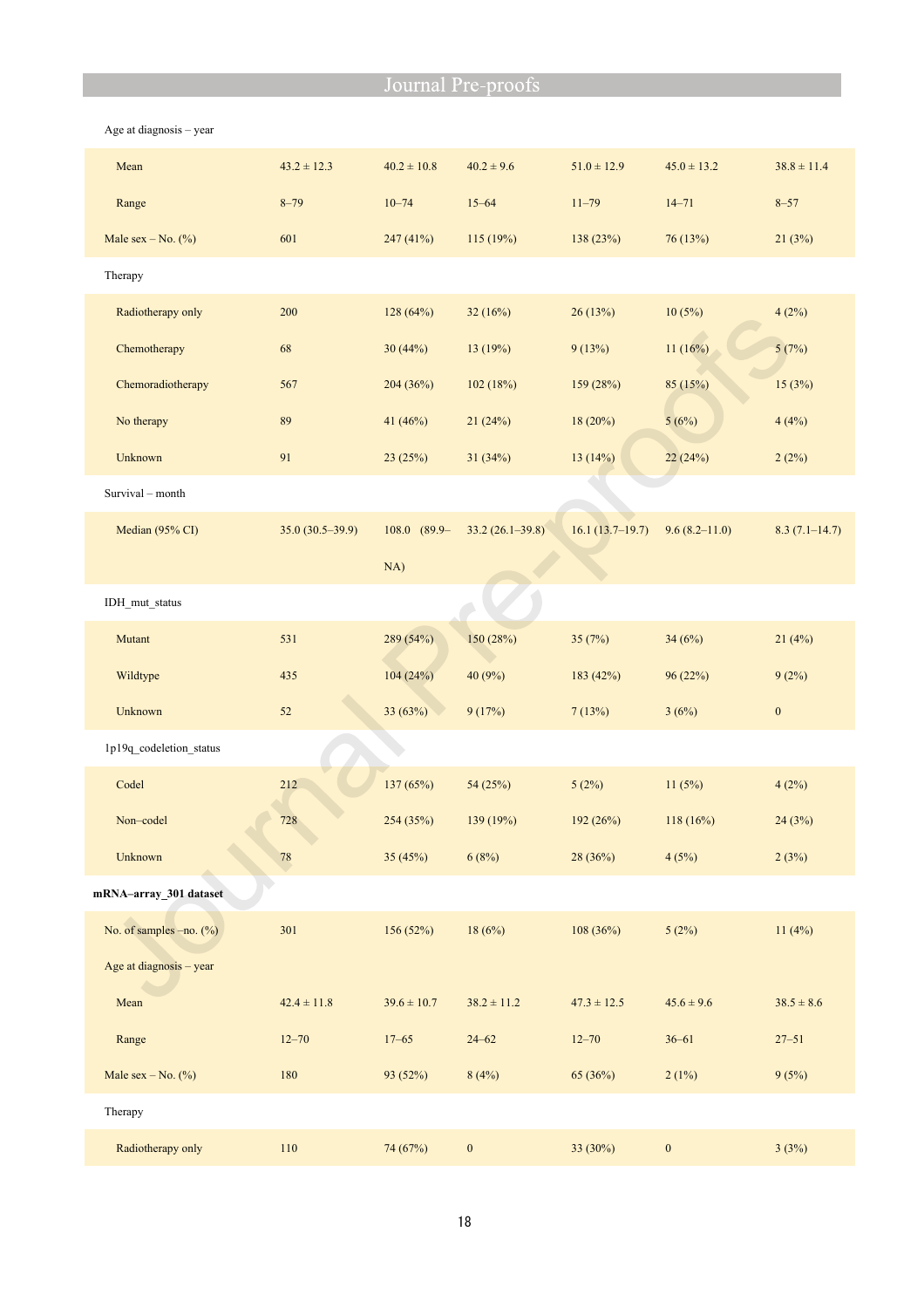|                         |                     |                       | Journal Pre-proofs |                   |                   |                   |
|-------------------------|---------------------|-----------------------|--------------------|-------------------|-------------------|-------------------|
| Chemotherapy            | 12                  | 1(8%)                 | 2(17%)             | 4(33%)            | 3(25%)            | 2(17%)            |
| Chemoradiotherapy       | 139                 | 61(44%)               | 12(9%)             | 60 (43%)          | $1(1\%)$          | 4(3%)             |
| No therapy              | 20                  | $8(40\%)$             | $2(10\%)$          | 6(30%)            | $\boldsymbol{0}$  | 2(10%)            |
| Unknown                 | 20                  | $12(60\%)$            | $2(10\%)$          | 5(25%)            | 1(5%)             | $\boldsymbol{0}$  |
| Survival - month        |                     |                       |                    |                   |                   |                   |
| Median (95% CI)         | $38.8(27.2 - 53.9)$ | $-(99.8-NA)$          | $39.8(13.8-NA)$    | $15.4(13.3-19.0)$ | $10.5 (7.7 - NA)$ | $7.2(6.5-NA)$     |
| IDH_mut_status          |                     |                       |                    |                   |                   |                   |
| Mutant                  | 134                 | 100(75%)              | 12(9%)             | $14(10\%)$        | 2(1%)             | 6(4%)             |
| Wildtype                | 165                 | 54 (33%)              | 6(4%)              | 94 (57%)          | 3(2%)             | 5(3%)             |
| Unknown                 | $\sqrt{2}$          | $2(100\%)$            | $\boldsymbol{0}$   | $\boldsymbol{0}$  | $\boldsymbol{0}$  | $\boldsymbol{0}$  |
| 1p19q_codeletion_status |                     |                       |                    |                   |                   |                   |
| Codel                   | 16                  | 14 (88%)              | 2(12%)             | $\boldsymbol{0}$  | $\boldsymbol{0}$  | $\boldsymbol{0}$  |
| Non-codel               | 76                  | 23 (30%)              | 14(18%)            | 27 (36%)          | 5(7%)             | 7(9%)             |
| Unknown                 | 209                 | 119(57%)              | 2(1%)              | 81 (39%)          | $\boldsymbol{0}$  | 4(2%)             |
| methyl_159 dataset      |                     |                       |                    |                   |                   |                   |
| No. of samples -No. (%) | 159                 | 100(63%)              | 8(5%)              | 33 (21%)          | 4(3%)             | 6(4%)             |
| Age at diagnosis - year |                     |                       |                    |                   |                   |                   |
| Mean                    | $40.2 \pm 12.5$     | $39.5 \pm 12.2$       | $35.6 \pm 12.0$    | $44.2 \pm 14.2$   | $41.5 \pm 3.7$    | $33.7 \pm 7.4$    |
| Range                   | $9 - 70$            | $17 - 70$             | $24 - 57$          | $9 - 70$          | $38 - 46$         | $27 - 46$         |
| Male sex – no. $(\%)$   | 89                  | 58 (65%)              | 4(4%)              | 19(21%)           | 3(3%)             | 5(6%)             |
| Therapy                 |                     |                       |                    |                   |                   |                   |
| Radiotherapy only       | 48                  | 39 (81%)              | 1(2%)              | 8(17%)            | $\boldsymbol{0}$  | $\boldsymbol{0}$  |
| Chemotherapy            | $10\,$              | $\boldsymbol{0}$      | $3(30\%)$          | $1(10\%)$         | 3(30%)            | $3(30\%)$         |
| Chemoradiotherapy       | 66                  | 46 (70%)              | 3(5%)              | 16(24%)           | 1(2%)             | $\boldsymbol{0}$  |
| No therapy              | 12                  | 4(33%)                | 1(8%)              | 4(33%)            | $\boldsymbol{0}$  | 3(25%)            |
| Unknown                 | $19\,$              | 11 (58%)              | 2(5%)              | 4(21%)            | 3(16%)            | $\boldsymbol{0}$  |
| Survival - month        |                     |                       |                    |                   |                   |                   |
| Median (95% CI)         | $45.8(36.6 - 83.9)$ | $107.2 \quad (60.4 -$ | $85.0(43.8-NA)$    | $8.5(6.4-23.1)$   | 16.0 (5.2–NA)     | 43.3<br>$(10.6 -$ |
|                         |                     | NA)                   |                    |                   |                   | NA)               |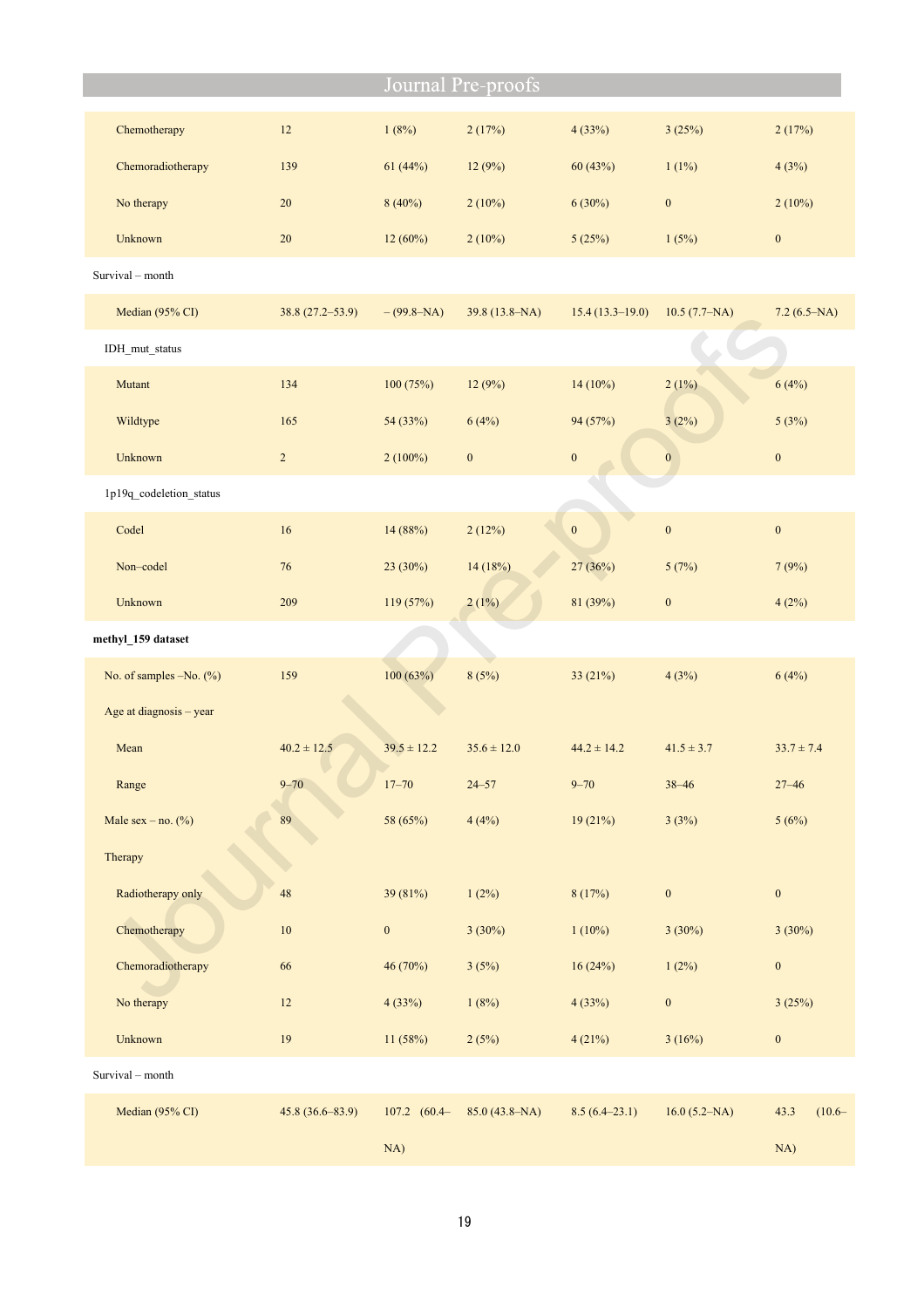| IDH mut status             |                     |                  |                  |                  |                  |                  |
|----------------------------|---------------------|------------------|------------------|------------------|------------------|------------------|
| Mutant                     | $81\,$              | 65 (80%)         | 5(6%)            | 5(6%)            | 2(2%)            | 4(5%)            |
| Wildtype                   | 64                  | 30(47%)          | 3(5%)            | 27(42%)          | 2(3%)            | 2(3%)            |
| Unknown                    | 14                  | 5(36%)           | $\boldsymbol{0}$ | 1(7%)            | $\boldsymbol{0}$ | $\boldsymbol{0}$ |
| 1p19q_codeletion_status    |                     |                  |                  |                  |                  |                  |
| Codel                      | $7\phantom{.0}$     | 5(71%)           | 2(29%)           | $\boldsymbol{0}$ | $\boldsymbol{0}$ | $\boldsymbol{0}$ |
| Non-codel                  | 18                  | 7(39%)           | 3(17%)           | 2(11%)           | 2(11%)           | 4(22%)           |
| Unknown                    | 134                 | 88 (66%)         | 3(2%)            | 31 (23%)         | 2(1%)            | 2(1%)            |
| microRNA-array_198 dataset |                     |                  |                  |                  |                  |                  |
| No. of samples -No. (%)    | 198                 | 99 (50%)         | 8(4%)            | 81 (41%)         | 4(2%)            | 6(3%)            |
| Age at diagnosis - year    |                     |                  |                  |                  |                  |                  |
| Mean                       | $41.9 \pm 12.5$     | $39.5 \pm 12.3$  | $35.6 \pm 12.0$  | $46.1 \pm 13.1$  | $41.5 \pm 3.7$   | $33.7 \pm 7.4$   |
| Range                      | $12 - 70$           | $17 - 70$        | $24 - 57$        | $12 - 70$        | $38 - 46$        | $27 - 46$        |
| Male sex $-$ No. $(\%)$    | 123                 | 57 (46%)         | 4(3%)            | 54 (44%)         | 3(2%)            | 5(4%)            |
| Therapy                    |                     |                  |                  |                  |                  |                  |
| Radiotherapy only          | 57                  | 38 (67%)         | 1(2%)            | 18 (32%)         | $\boldsymbol{0}$ | $\boldsymbol{0}$ |
| Chemotherapy               | 12                  | $\boldsymbol{0}$ | 3(25%)           | 3(25%)           | 3(25%)           | 3(25%)           |
| Chemoradiotherapy          | 99                  | 47 (47%)         | 3(3%)            | 48 (48%)         | 1(1%)            | $\boldsymbol{0}$ |
| No therapy                 | 15                  | 4(27%)           | 1(7%)            | 7(47%)           | $\boldsymbol{0}$ | 3(20%)           |
| Unknown                    | $15\phantom{.0}$    | 10(67%)          | $\mathbf{0}$     | 5(33%)           | $\bf{0}$         | $\mathbf{0}$     |
| Survival - month           |                     |                  |                  |                  |                  |                  |
| Median (95% CI)            | $28.4(22.1 - 43.8)$ | 121.6            | 85.0             | 13.7             | 16.0             | 43.3             |
|                            |                     | $(60.4 - NA)$    | $(43.8 - NA)$    | $(12.7 - 18.8)$  | $(5.2-NA)$       | $(10.6 - NA)$    |
| IDH mut status             |                     |                  |                  |                  |                  |                  |
| Mutant                     | $81\,$              | 63 (78%)         | 5(6%)            | 7(9%)            | 2(2%)            | 4(5%)            |
| Wildtype                   | 106                 | 30 (28%)         | 3(3%)            | 69 (65%)         | 2(2%)            | 2(2%)            |
| Unknown                    | $11\,$              | 6(55%)           | $\boldsymbol{0}$ | 5(45%)           | $\boldsymbol{0}$ | $\boldsymbol{0}$ |
| 1p19q_codeletion_status    |                     |                  |                  |                  |                  |                  |
| Codel                      | $\overline{7}$      | 5(71%)           | 2(29%)           | $\boldsymbol{0}$ | $\boldsymbol{0}$ | $\boldsymbol{0}$ |